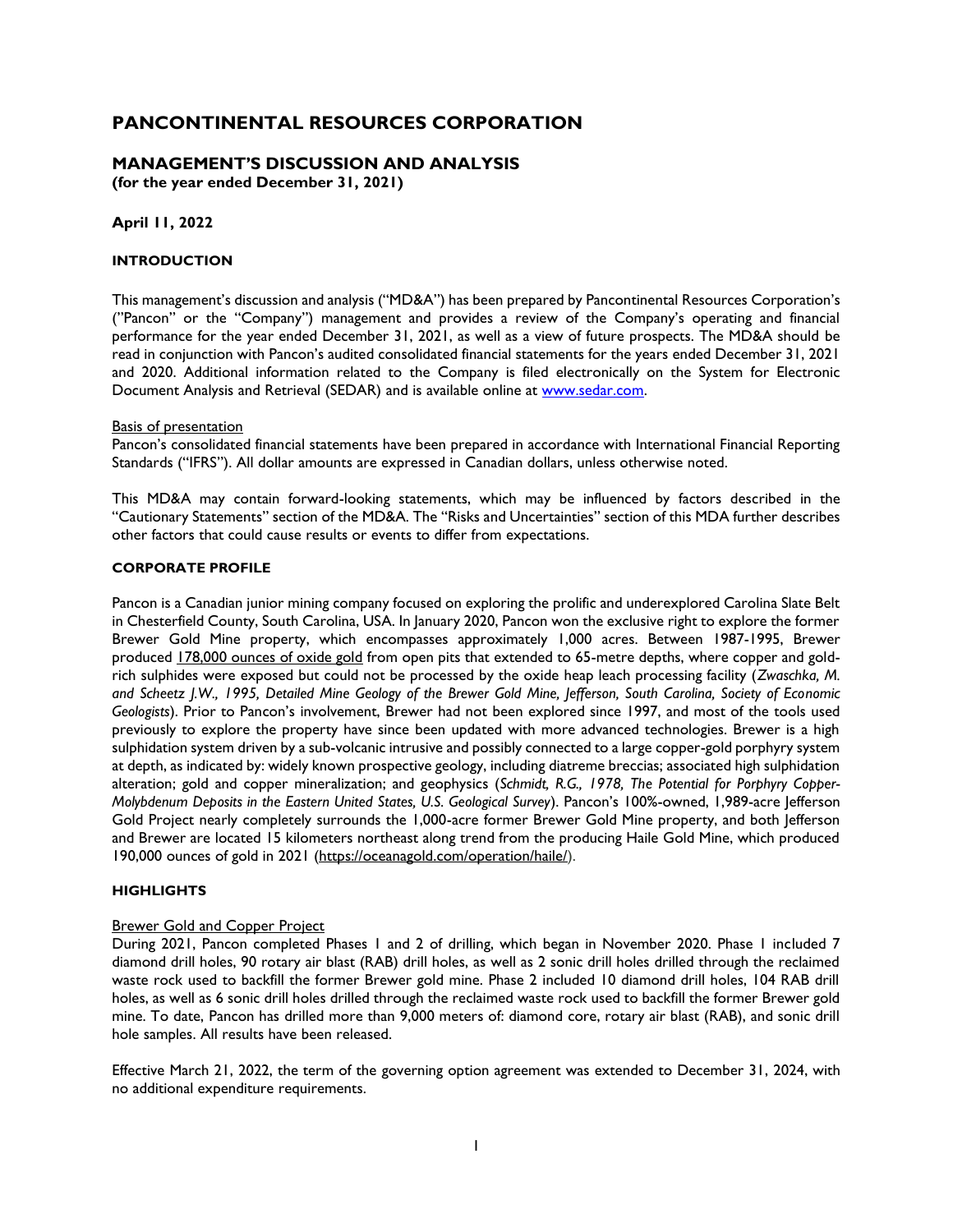# **Management's Discussion & Analysis (for the year ended December 31, 2021)**

### **Jefferson Gold Project**

Since January 1, 2021, the Jefferson Gold Project area has been expanded to approximately 1,989 acres through the acquisition of four leases.

### Sale of Ontario nickel-copper-cobalt exploration projects

During 2021, Pancon completed the sale of its Ontario, Canada mineral properties to Voltage Metals Inc., (formerly, Tempus Resources Inc.). Voltage paid \$800,000 and issued one million common shares to Pancon. These payments were made pursuant to a June 20, 2020 purchase agreement, as amended on March 1, 2021, in which Voltage obtained the right to acquire a 100% interest in the Company's St. Laurent, Montcalm, Nova and Gambler nickelcopper-cobalt projects. During 2021, Pancon paid \$110,000 and issued 1.25 million common shares to complete its payment obligations pursuant to the St. Laurent option agreement and exercised its option to acquire the St. Laurent project.

### Financing activity

Since January 1, 2021, Pancon has received proceeds of \$247,975 from the exercise of 3,542,500 warrants and \$674,000 from the exercise of 5,925,000 stock options.

On March 28, 2022, the Company announced its intention to raise up to \$3 million through the issuance of up to 37,500,000 units at a price of \$0.08 per unit. The financing will be comprised of a \$2 million "best efforts" brokered private placement and a \$1 million non-brokered private placement. The brokered private placement includes an option for the agent to sell up to an additional 6,250,000 units for additional proceeds of up to \$500,000. The private placement is expected to close on or about April 19, 2022.

#### Director and advisor changes

At Pancon's Annual and Special Meeting of Shareholders held on June, 21, 2021, Mr. Philip Corriher was appointed a director of the Company in place of Mr. Donald Whalen, who did not stand for re-election. Mr. Corriher previously acted as a strategic advisor for Pancon. Mr. Corriher serves as Vice-President of Corporate Development, and previously as Vice-President of Risk Management, for Core Petroleum LLC., a privately owned company involved in the marketing of physical crude oil cargos. Mr. Corriher founded Carolina Mining Company LLC in 2015, a privately owned Carolinas focused precious and base metals prospect generator. Mr. Corriher is an entrepreneur with a deep knowledge of the geological potential of the southeastern United States. In addition, he holds a Bachelor of Science degree in Textile and Apparel Management and a Bachelor of Arts degree in Spanish Language and Literature from North Carolina State University.

On October 18, 2021, Mr. Laurie Curtis was appointed a director of the Company. Mr. Curtis is a mining geologist and executive who founded the company that discovered and developed the world-class Tujuh Bukit gold-copper district in Indonesia, which has many similarities to Brewer. He has 50-plus years of global exploration, development and executive leadership experience. Mr. Curtis has served as independent director of multiple exploration and mining companies and holds a BSc from the Australian National University and a PhD from the University of Toronto.

In October 2021, Pancon retained Mr. David Harquail and Mr. Keith Laskowski as advisors. Mr. Harquail is a geological engineer and executive with 40-plus years of professional experience, including acting as chair of the board of directors at Franco-Nevada (2020 to present), president and chief executive officer of Franco-Nevada (2007 to 2020), director of the Bank of Montreal (2018 to present), and director and former chair (2017 to 2020) of the World Gold Council. He holds a BASc from the University of Toronto and an MBA from McGill University. Mr. Laskowski is a mining geologist and executive with 40-plus years of global experience across 40 countries in the discovery, development, extraction and financing of mining projects. He spent 17 years with Newmont Exploration as senior geologist and regional manager, including work in the Carolina slate belt. From 2012 to 2015, he was principal mining specialist with the World Bank's International Finance Corp. Since 2015, Mr. Laskowski has been vice-president, technical services, for Sandstorm Gold and is president and owner of Yellowstone Geological Services. He holds a BS from University of Maine and an MSc from Colorado School of Mines.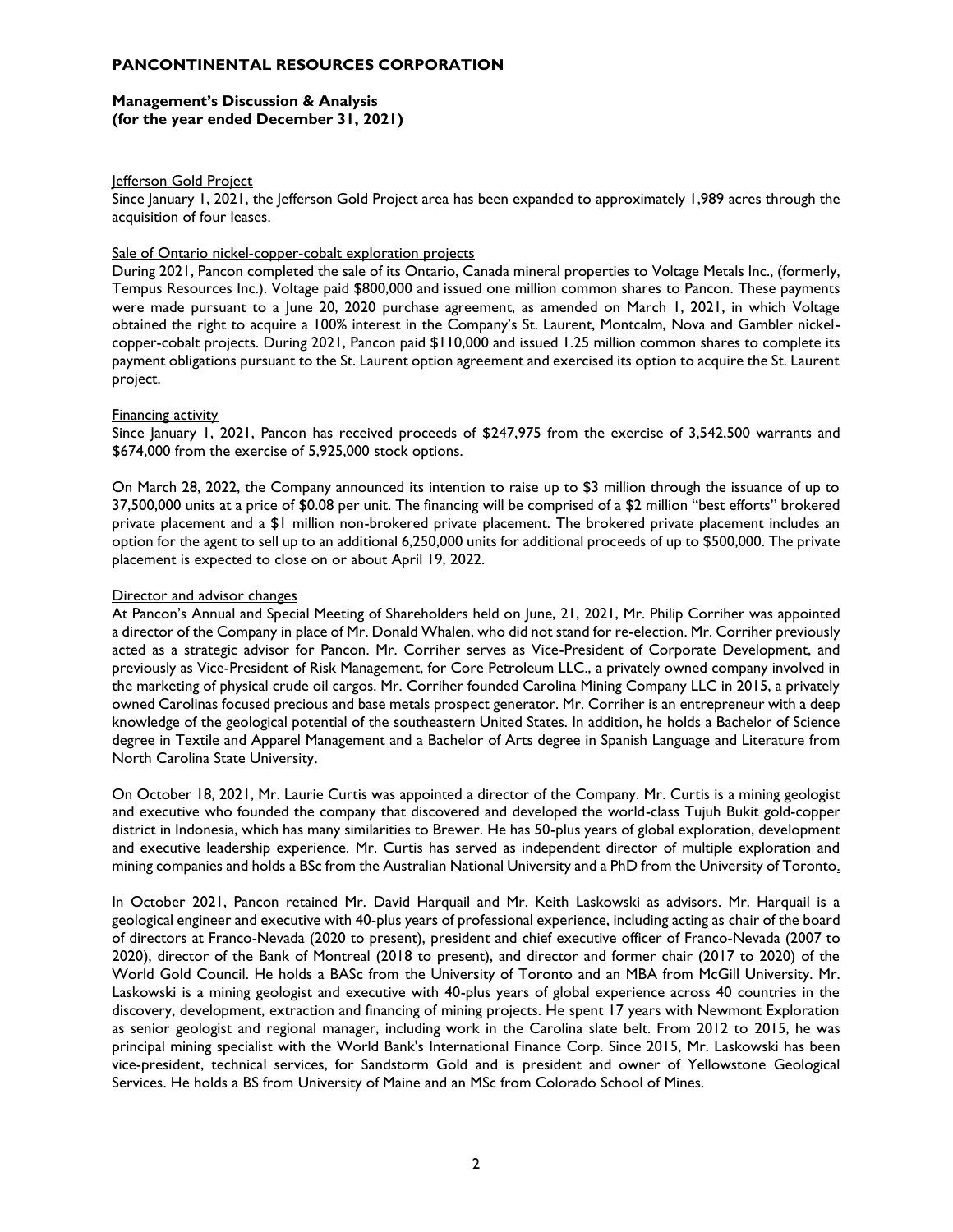# **Management's Discussion & Analysis (for the year ended December 31, 2021)**

#### Investor relations and market stabilization/liquidity services

During April 2021, Pancon retained the services of Red Cloud Financial Services Inc. ("Red Cloud") to provide investor marketing services. In October 2021, Pancon retained Red Cloud to provide market stabilization and liquidity services.

#### COVID-19 Pandemic

In March 2020, the World Health Organization declared a global pandemic related to COVID-19. Its impact on global economies has been far-reaching, and businesses around the world had to cease or limit operations for long or indefinite periods of time. Measures taken to contain the spread of the virus, including travel bans, quarantines, social distancing, and closures of non-essential services have triggered significant disruptions to businesses worldwide, resulting in an economic slowdown.

It is not possible to reliably estimate the duration and severity of the COVID-19 pandemic, nor its impact on the financial position and results of the Company in future periods. Pancon has taken measures to contain the spread of COVID-19 and is proceeding with its exploration activities, as long as the work environment remains safe.

### **BREWER GOLD AND COPPER PROJECT – SOUTH CAROLINA, UNITED STATES**

#### Property Description

The Brewer Gold and Copper Project ("Brewer" or the "Brewer Project") is an exploration-stage gold project located on the prolific and underexplored Carolina Slate Belt in Chesterfield County, South Carolina. Brewer encompasses approximately 1,000 acres and is located on the same mineralized trend and 12 kilometres northeast of OceanaGold Corporation's operating Haile Gold Mine. Brewer is nearly completely surrounded by the Company's 100%-owned Jefferson Gold Project. Prior to Pancon's exploration program that began in 2020, Brewer had not been explored since 1997.

Gold was discovered at Brewer in the early 1800s. Between 1987 and 1995, the Brewer Gold Company ("BGC"), a United Kingdom entity, produced 178,000 ounces of gold from open pit mining operations that extended to 65 metre depths, where copper and gold-rich sulphides were exposed, but could not be processed by BGC's oxide heap leach processing facility. Brewer is a high sulphidation system driven by a sub-volcanic intrusive and possibly containing a large copper-gold porphyry system at depth, as indicated by: known prospective geology, including diatreme breccias; associated high sulphidation alteration; gold and copper mineralization; and, geophysics (Schmidt, R.G., 1978, The Potential for Porphyry Copper-Molybdenum Deposits in the Eastern United States, US Geological Survey). Historic drill results and mining operations at Brewer focused on near-surface, oxide gold mineralization and not on the disseminated and massive sulphide mineralization at depth which was encountered in the deeper holes.

BGC mined more than 12 million tons of mineralized material and waste rock from two open pits until 1995, when mining operations ceased. From 1995 to1999, BGC performed initial reclamation activities under the direction of the South Carolina Department of Health and Environmental Control ("S.C. DHEC"). BGC was unsuccessful in achieving the goal of a fully-reclaimed, clean site, and ultimately informed the S.C. DHEC that it intended to abandon the site. In 1999, BGC abandoned the site, leaving the S.C. DHEC and the U.S. Environmental Protection Agency ("EPA") to handle reclamation activities and address conditions posing environmental risk.

BGC's abandonment of the property left the S.C. DHEC and the EPA with no options for addressing water quality threats from the site other than using the Comprehensive Environmental Response, Compensations and Liability Act ("CERCLA") response actions funded by the S.C. DHEC and the EPA. The S.C. DHEC and EPA retained access to the property for purposes of constructing, operating, and maintaining the wastewater treatment plant and otherwise carrying out the CERCLA remedy. In 2005, Brewer was designated an EPA Superfund site as per the CERCLA.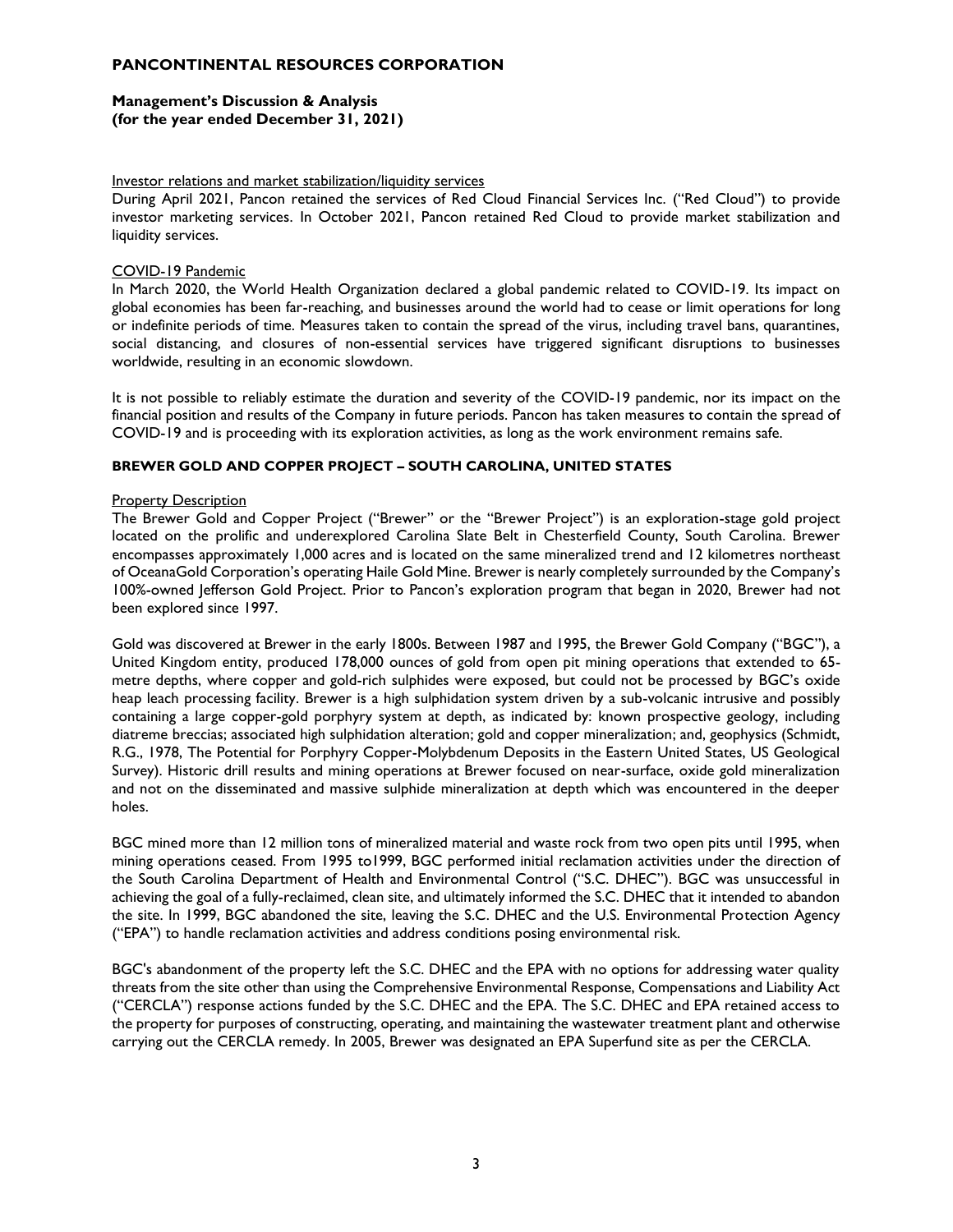# **Management's Discussion & Analysis (for the year ended December 31, 2021)**

In 2019, the S.C. DHEC, with the support of the EPA, sought the appointment of a Receiver (a legal construct similar to a trustee) for the former Brewer Gold Mine to facilitate the leasing, sale or other use or disposition of the abandoned property, including potential renewal of mineral exploration and mining development.

### Option Agreement

In January 2020, Pancon, in co-operation with Environmental Risk Transfer LLC ("ERT"), was awarded the right to explore the highly prospective former Brewer Gold Mine property. On March 1, 2020, Pancon entered into a mining lease with an option to purchase (the "Option Agreement") with Brewer Gold Receiver, LLC (the "Receiver"). The initial option term of the Option Agreement is 24 months, which was extended from 18 months, commencing on April 1, 2020. Pancon expended the requisite US \$2 million on exploration and environmental due diligence during the initial option term, and effective March 21, 2022, the option term was extended to December 31, 2024 with no additional expenditure requirements. The Company has the right to exercise its option to purchase Brewer at any time within the option term.

During the option term, Pancon will design and implement the exploration program and has a co-operation arrangement with ERT (an industry leader providing environmental risk-transfer solutions to eliminate environmental liabilities) in order, to implement the environmental due diligence required to determine the Superfund liability at Brewer.

Pursuant to the Option Agreement, the components of the purchase price for Brewer consist of:

- a) The cost of environmental remediation and financial assurance for assuming ownership of all past environmental liability at Brewer, which will be a number based on ERT's environmental due diligence during the option term that will provide input to upcoming negotiations with the Receiver, S.C. DHEC and the EPA; and,
- b) Half (50%), estimated to be in the order of US \$15 million, of total past costs incurred by the S.C. DHEC and the EPA to clean and manage Brewer since 2000, which, according to Pancon's and ERT's winning proposal, will be paid after future mining operations are commissioned, in ten annual instalments of 10%, and conditioned on the future mine operator's ability to pay based on a profit formula to be determined by the parties.

These components will be finalized in a purchase and sale agreement, which will supersede the Option Agreement, and which will utilize input from ERT's environmental due diligence and ERT's and Pancon's negotiations with the Receiver, S.C. DHEC and the EPA.

# Environmental Risk Transfer LLC

In response to increasing shareholder and stakeholder demands for increased environmental stewardship and responsibility, as well as a state and federal regulatory focus on site closure in connection with financial and environmental liability, the Waterfield Group and Environmental Operations, Inc. (EOI) created Environmental Risk Transfer LLC (ERT) to provide complex environmental risk-transfer solutions for corporations that wish to costeffectively eliminate all environmental liability. In this situation ERT would assume the long-term risks associated with the Superfund liability. ERT's ongoing success at Missouri Cobalt LLC - a former and current EPA Superfund site now owned and operated by an ERT affiliate - has won praise from the EPA as a positive example of transforming formerly contaminated sites into hubs of economic activity promoting redevelopment and community revitalization.

Pancon has paid US \$250,000 to ERT to perform environmental due diligence, which is required in order to finalize a purchase and sale agreement for the Brewer Project.

# Exploration Plans

Pancon's goal is to discover new gold and new gold-copper mineralization under and/or nearby the former gold mine and to assess gold content in the reclaimed Brewer pit. To achieve this goal the Company has four objectives: 1) to understand, through iterative data analysis, the probable location of gold and gold-copper mineralization near-surface and at depth; 2) to find, through drilling, in-pit new gold and new gold-copper mineralization; 3) to expand, through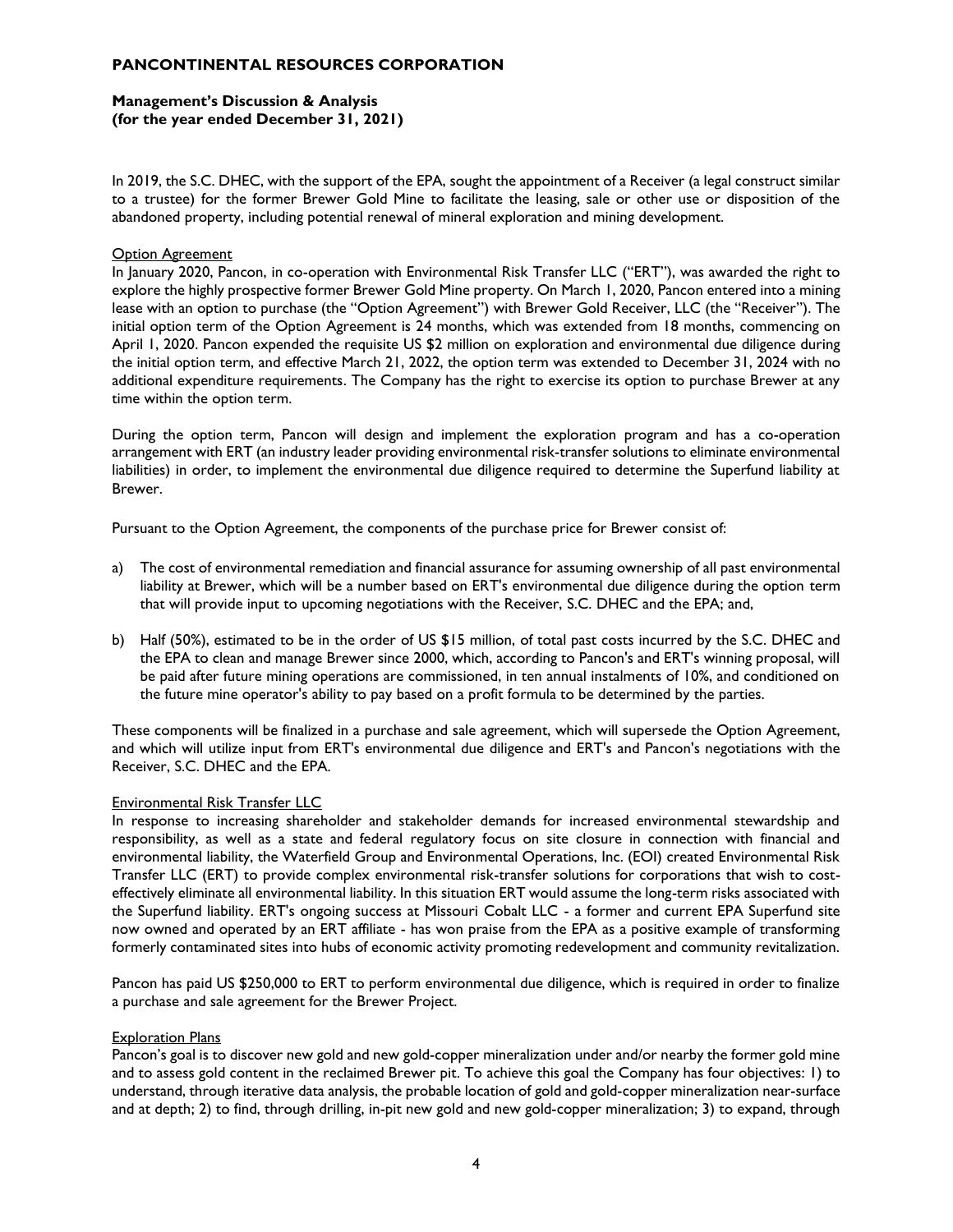# **Management's Discussion & Analysis (for the year ended December 31, 2021)**

more drilling, the size and shape of new gold and new gold-copper mineralization; and 4) to demonstrate, through data modeling, Brewer's economic potential.

Exploration work and results to date have enabled Pancon to advance Brewer's three value drivers:

- Quickly remediate the waste and monetize the gold contained in the reclaimed former mined pits.
- Define and develop a maiden gold-copper resource below and near the former mine.
- Use Pancon's Geologic Compilation and Discovery Model of the Brewer-Jefferson system to discover a large copper-gold porphyry deposit.

Based on the Company's current understanding of what a realistic implementation schedule will be in light of COVID-19, the following summarizes the Brewer exploration plan. The schedule may be modified as needed in order to follow government protocols and to ensure Company activities keep all employees, contractors, suppliers and community members safe from COVID-19. To date, the Company has been working according to the following:

- Improve knowledge of Brewer mineralogy by using x-ray diffraction (XRD), thin sections and short-wave infrared (SWIR) spectral analysis on historic drill core, as well as spectral analysis, XRD and thin sections on rotary air blast (RAB) drill samples, sonic drill samples, and new drill core – ongoing.
- Ongoing compilation, integration and analysis of historic and new geophysical, geochemical and geologic data.
- Conduct new geophysics (ground magnetics, gravity, resistivity/induced polarization) completed in early July 2020.
- Conduct shallow validation and exploration drilling using rotary air blast (RAB) drills completed Phase 1 in early September 2020 and Phase 2 in early July 2021.
- Based on historic data compilation together with new geophysical, geochemical, geological and mineralogical data and interpretation, refresh the Company's Geological & Discovery Model for the Brewer mineralizing system.
- Commenced Phase 1 of sonic and diamond drilling in early November 2020. Drilled 7 holes and approximately 2,700 meters, and concluded Phase I at the end of January 2021.
- Produced assay, geochemical and hyperspectral mineralogy data from Phase 1 drill core, the results of which were reported on March 2, 2021 and April 27, 2021.
- Conducted follow-up time-domain electromagnetic (TDEM) downhole and surface geophysics in March-April 2021. Produced historic blast hole model for main pit and B6 pit in March-April 2021.
- Commenced Phase 2 of sonic and diamond drilling in early April 2021.
- In April-May 2021, collected outcrop surface samples across the Brewer and Jefferson projects, to provide additional geological, geochemical and mineralogical information about the larger mineralized system.
- Completed Phase 2 of shallow rotary air blast (RAB) drilling, including 104 holes on the Brewer property.
- Reported results for diamond drill holes 8, 9 and 10 on July 26, 2021. Reported results for all 6 sonic drill hole results on August 11, 2021. Reported results for diamond drill holes 11 and 12 on August 31, 2021. Reported partial results for diamond drill hole 15 on September 8, 2021, and complete results for holes 13, 14 and 15 on November 24, 2021. Reported results for all 104 Phase 2 RAB drill holes on December 21, 2021.
- Continue refreshing the Geological & Discovery Model for the Brewer Gold & Copper Project.

# Exploration Activities

Pancon is following the exploration plans described above. Specifically, an effort to compile and integrate historic and new geologic, geochemical and geophysical data from Brewer is ongoing, and began in April 2020 when the Option Agreement commenced. In late May 2020, a modern geophysics program commenced, which included resistivity/induced polarization (IP), magnetic, and gravity geophysical surveys. It was the first time in nearly three decades that any scientific data has been produced using modern technology and tools at and around the former Brewer Gold Mine.

Pancon's geophysics work had two strategic objectives: (i) to better understand the local geology within the regional context; and (ii) to help locate gold and gold-copper targets with the ultimate goal of identifying one or more new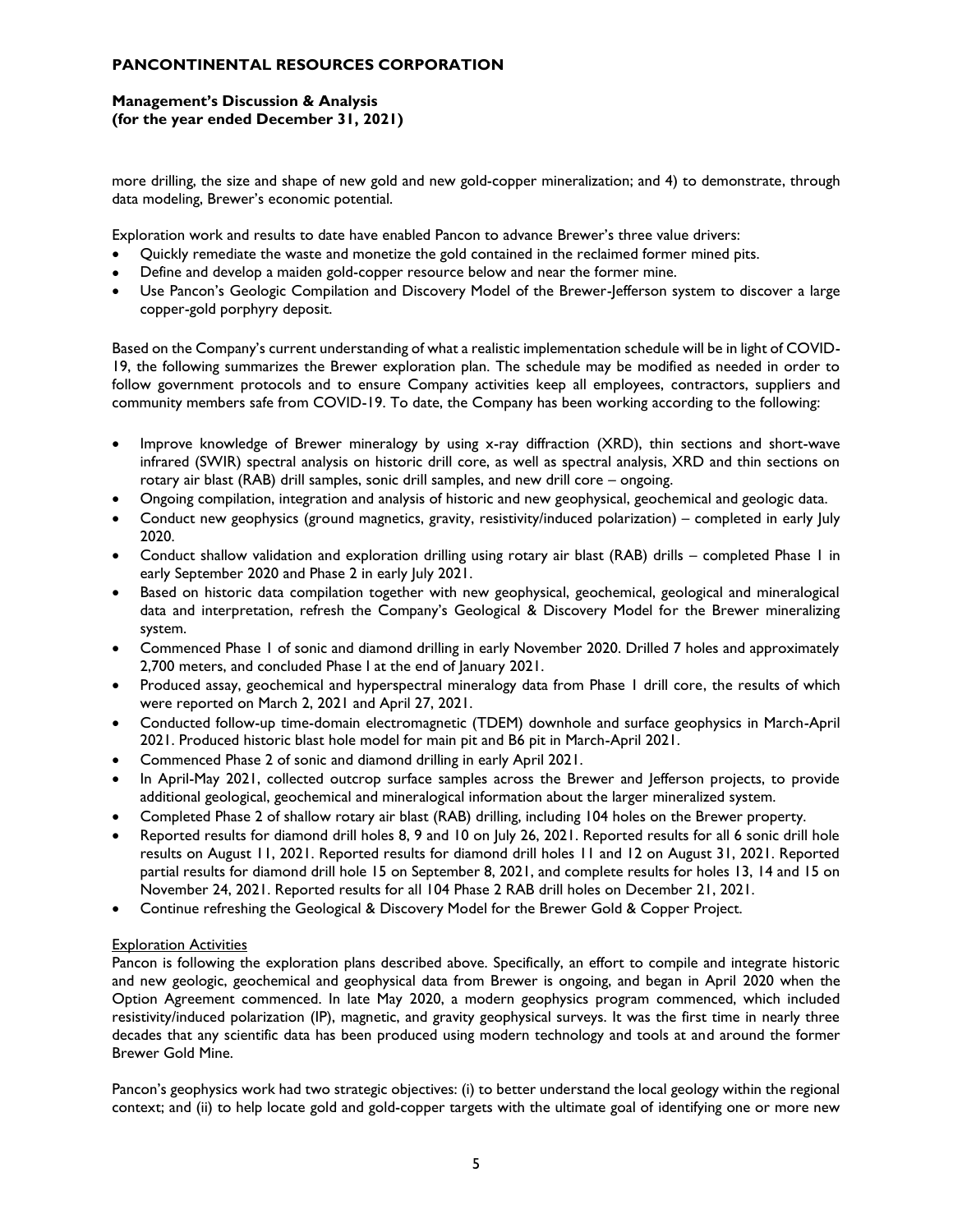# **Management's Discussion & Analysis (for the year ended December 31, 2021)**

potential gold and gold-copper deposits. Pancon's initial phase of geophysical surveys at the Brewer-Jefferson areasof-interest ("AOI"), conducted between May 18, 2020 to July 1, 2020, included:

- Resistivity/IP: for detecting variation in alteration mineral assemblages (especially sulfides) and rock types down to approximately 225 meter depths;
- Ground magnetics: for mapping local variations in magnetic intensity related to rock types, structure, alteration and mineralization; and
- Gravity: for mapping density contrasts related to rock types, alteration and mineralization.

As a result, Pancon identified multiple, locally coincident IP chargeability, resistivity, gravity and magnetic anomalies – and new drill targets – over the historic mine pits and adjacent to the former main pit to the west and south. Pancon's new and highly prospective zone in the Brewer-Jefferson AOI, largely untested to depths below 50 meters by previous operators, covers an area of at least 2,000 meters east-west in length, is open to the south, and is bounded to the north by a northwest-trending fault identified in the magnetic survey. Pancon's new prospective zone covers much of the 1,000-acre Brewer property and extends in multiple directions onto the surrounding 1,500-acre Jefferson Project land position.

Pancon's spectral analysis of all rotary-air-blast (RAB) samples shows minerals commonly associated with gold in Brewer's alteration lithocap include quartz, pyrophyllite, topaz, kaolinite group minerals +/- alunite, white mica, zeolite, gibbsite, smectite, diaspore, goethite, hematite, and Mg-chlorite. Other mineral phases identified by x-ray diffraction (XRD) are generally more prevalent in unoxidized zones of historic Brewer core, including andalusite, pyrite, bayerite, lizardite, ilmenite, rutile, arangasite, arsenopyrite, enargite, palygorskite, brucite, clinochlore, cerussite, chalcopyrite, antigorite, chalcanthite, nacrite, and trace amounts of other phases including zoned uvarovite, andradite, and grossular garnets associated with sulphides and possible skarn. Oxidation of the above minerals produces metal-rich acid mine waters which are routinely recovered as part of the state and federal government's environmental mitigation plan. On site, several samples of sludge concentrated and sequestered from these waters average 0.4 ppm gold, 0.7 % copper, and contain elevated levels of rare earth elements (REEs).

In early November 2020, Pancon launched the first phase of the Company's initial 10,000-meter diamond drill program, which will consist of approximately eight holes ranging from 300-600 meters each, for a total of approximately 3,500 meters. This phase is focused on coincident geochemical, geophysical and geological targets. Many of the targets are coincident resistivity and chargeability anomalies, with hole locations, angles and depths informed by the Company's compilation of historic data together with its own recently produced data.

In late January 2021, Pancon completed Phase I, in which 2,692 meters were drilled in seven holes, two of which included both sonic and diamond drilling. Holes 4 and 5 intersected lithologies typical of highly mineralized zones in the historic mine and core.

In early March 2021, Pancon reported partial results from three holes, confirming significant continuity of gold mineralization below the former Brewer mine. The Company reported complete results (gold assays and multielement geochemistry) for Hole 2 and partial results (gold assays) for Holes 4 and 5, out of the total 7 holes drilled in Phase I. Highlights included:

- Hole 5, from 56 meters' vertical depth (immediately below the bottom of the former mine), intersected 181.6 meters of 1.24 g/t gold, including: 152 meters of 1.4 g/t gold; 75 meters of 2.14 g/t gold; 24.2 meters of 4.26 g/t gold; and 3 meters of 24.3 g/t gold.
- Hole 4, located 110 meters due south of Hole 5, from 66.4 meters' vertical depth (about 10 meters below the bottom of the former mine), intersected 115.6 meters of 0.91 g/t gold, including: 71 meters of 1.24 g/t gold; 15.5 meters of 2.35 g/t gold; and 3.45 meters of 5.29 g/t gold.
- In Hole 5, Pancon geologists identified five sightings of visible gold in three different locations.
- In Hole 5, 144 out of the 146 samples contain detectable gold, with the lowest detectable gold sample value being 0.034 g/t gold and the highest being 30.2 g/t gold.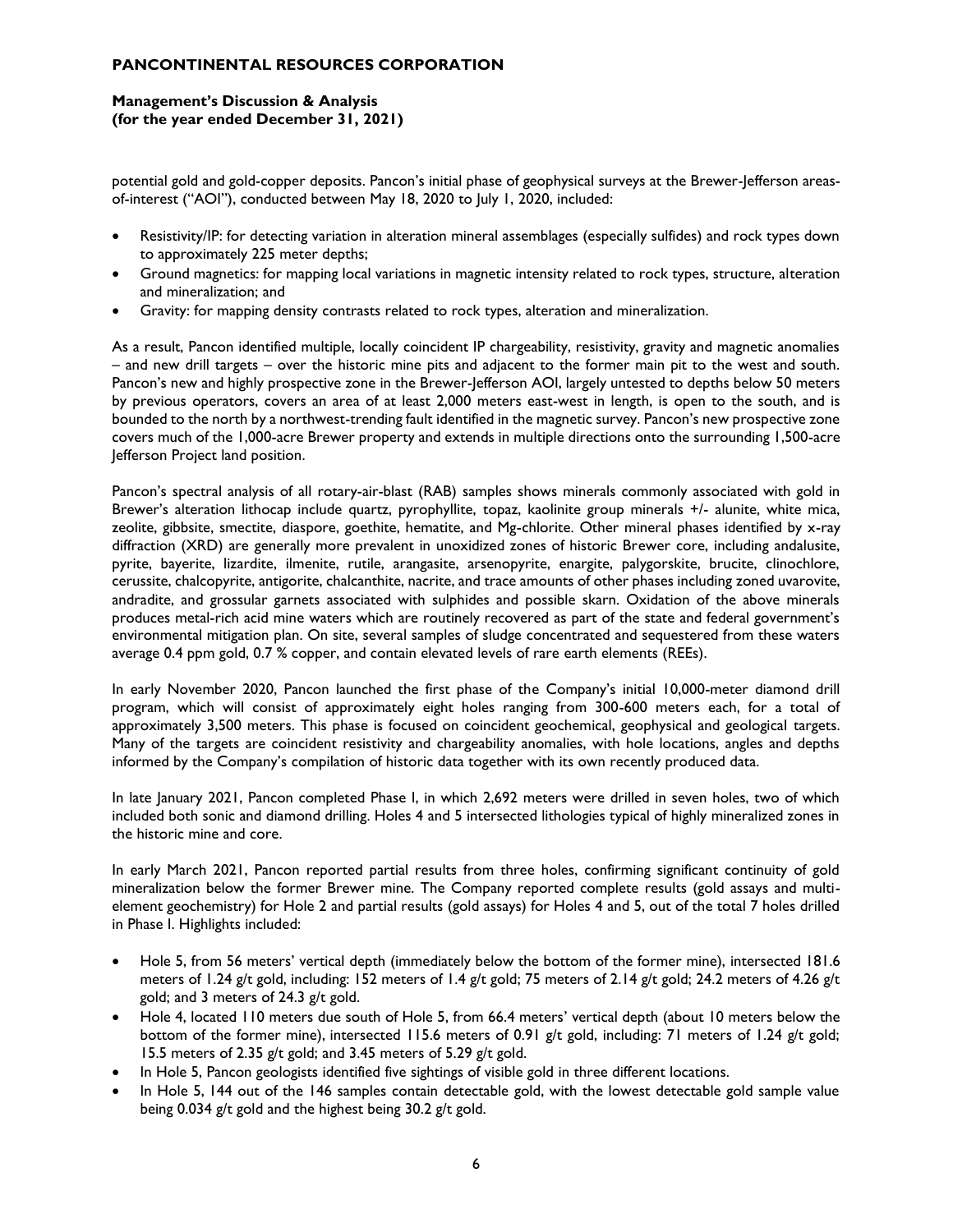# **Management's Discussion & Analysis (for the year ended December 31, 2021)**

- In Hole 4, 341 out of the 373 samples contain detectable gold, with the lowest detectable gold sample value being 0.025 g/t gold and the highest being 6.53 g/t gold.
- In Hole 2, all 219 samples contain detectable gold, with the lowest sample value being 0.012 g/t gold and the highest being 2.05 g/t gold.

In late April 2021, Pancon reported complete gold assay and multi-element geochemistry results for diamond holes 1 through 5, among the total 7 diamond and 2 sonic holes drilled in Phase 1. Results for diamond holes 6 and 7 and sonic holes 1 and 2 are pending. Highlights included:

- Hole 4 returned 7.6 m of 0.97% Cu and 2.96 g/t Au, from 161.4 m to 169.0 m vertical depth.
- Hole 5 returned 7.6 m of 0.95% Cu and 1.11 g/t Au, from 190.9 m to 198.5 m vertical depth.
- Hole 4, in terms of copper values as they correlate to gold values, returned 115.6 m of 0.17% Cu, including: 71 m of 0.24% Cu; 15.5 m of 0.45% Cu; and 3.45 m of 1.17% Cu.
	- $\circ$  On a gold equivalent basis, Hole 4 returned 115.6 m of 1.19 g/t AuEq, including: 71 m of 1.64 g/t AuEq; 15.5 m of 3.10 g/t AuEq; and 3.45 m of 7.24 g/t AuEq.
- Hole 5, in terms of copper values as they correlate to gold values, returned 181.6 m of 0.26% Cu, including 24.2 m of 0.41% Cu.
	- $\circ$  On a gold equivalent basis, Hole 5 returned 181.6 m of 1.67 g/t AuEq, including: 75 m of 2.57 g/t AuEq and 24.2 m of 4.94 g/t AuEq.

86% of all 1,339 samples from Holes 1-5 returned detectable gold, further demonstrating widespread presence of anomalous gold across the Brewer property.

In June 2021, Pancon reported gold assay and multi-element geochemistry results for the final two sonic and two diamond drill holes drilled in Phase 1. Highlights included:

- First two sonic holes through the backfill waste material and former mined pit floor bedrock produced 242 large samples averaging about 35 kilograms per sample.
- One pit floor bedrock sonic sample contains 9.81 g/t Au; one backfill waste sample contains 5.67 g/t Au.
- Average gold value of all 242 sonic samples is 0.37 g/t Au; average value of all samples excluding the surface clay cap and pit floor bedrock is 0.34 g/t Au.
- All sonic samples but one contain detectable gold ( $>0.025$ g/t Au); 30 samples contain  $>0.5$  g/t Au and II samples contain >1 g/t Au.

In July 2021, Pancon reported gold and multielement geochemistry results for the first three diamond drill holes in Phase 2. Highlights included:

- Hole 8 intersected 106.5 m of 1.07 g/t Au, 0.26% Cu and 1.49 g/t AuEq, including:
	- $\circ$  45.23 m of 2.03 g/t Au, 0.52% Cu and 2.87 g/t AuEq; and
	- 8.23 m of 5.04 g/t Au, 1.43% Cu and 7.34 g/t AuEq.
- Hole 9 intersected 15.95 m of 1.09 g/t, 0.22% Cu and 1.44 g/t AuEq.
- Hole 10 intersected 11.90 m of 2.22 g/t Au, 0.07% Cu and 2.33 g/t AuEq.

In August 2021, Pancon reported results for an additional four sonic drill holes (B21S-003 to B21S-006), and analysis for all six sonic drill holes in the reclaimed backfill waste material as part of Phases 1 and 2. Highlights included:

- Hole 11 intersected 25.2 m of 0.96 g/t Au, 0.21% Cu and 1.31 g/t AuEq, including:
	- $\circ$  5.6 m of 1.73 g/t Au, 0.42% Cu and 2.41 g/t AuEq; and
	- 8.23 m of 5.04 g/t Au, 1.43% Cu and 7.34 g/t AuEq.
- Hole 12 intersected 15.5 m of 0.9  $g/t$  and 4.57 m of 2.32  $g/t$  Au.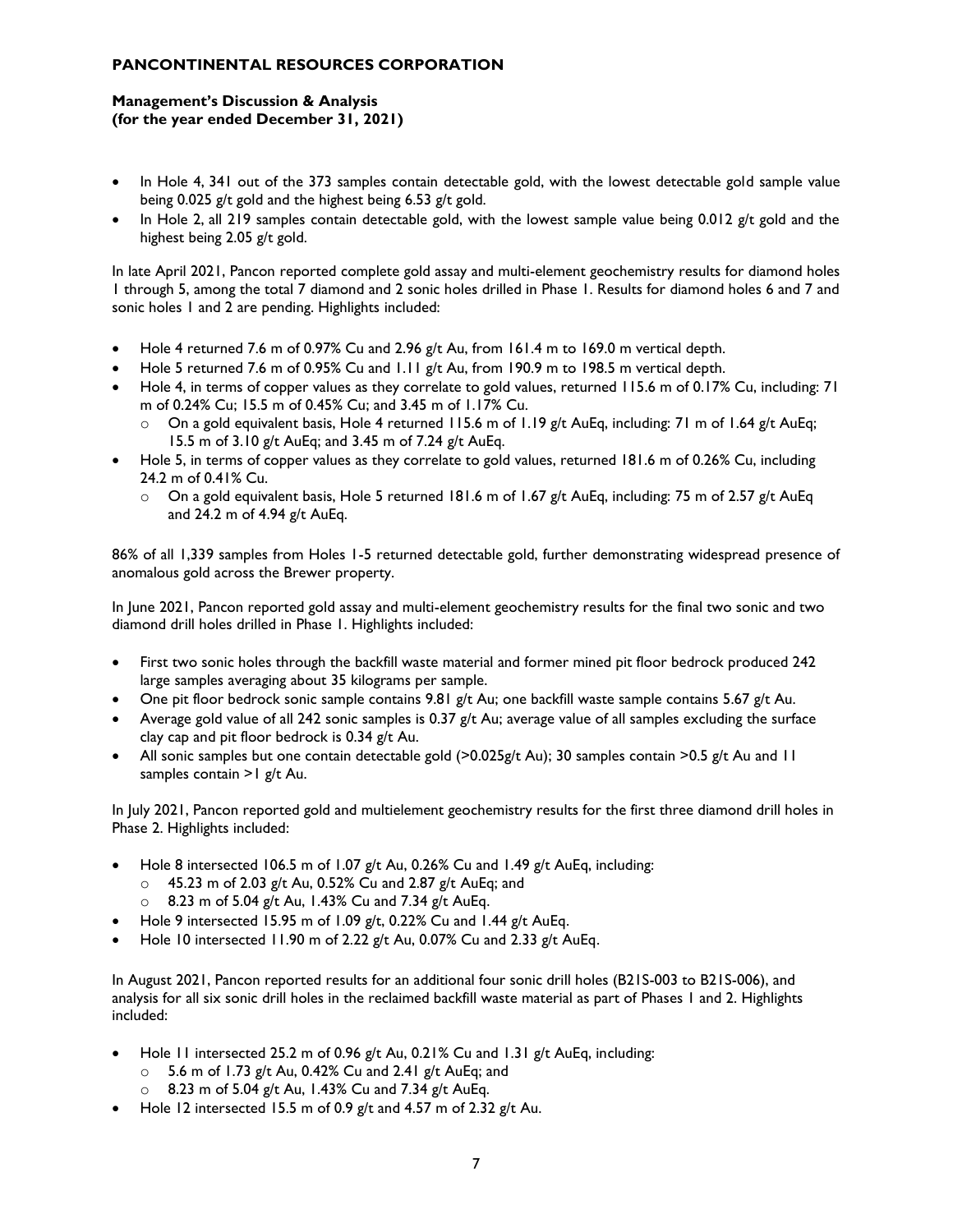# **Management's Discussion & Analysis (for the year ended December 31, 2021)**

In September 2021, Pancon reported gold and multi-element geochemistry partial results for one more diamond drill hole in Phase 2. Highlights included:

• Hole 15 intersected 20.2 m of 2.25 g/t Au, 0.35% Cu and 2.82 g/t AuEq, including:  $\circ$  8.5 m of 3.32 g/t Au, 0.65% Cu and 4.38 g/t AuEq.

In November 2021, Pancon provided full results for Holes 13, 14 and 15, including:

- Hole 15 intersected 62.4 meters of 1.03 g/t Au and 0.15% Cu, including the previously reported interval of:
	- $\degree$  20.2 meters of 2.25 g/t Au and 0.35% Cu; and,
	- $\circ$  8.50 meters of 3.32 g/t Au and 0.65% Cu.
- Hole 15 intersected an additional 19 meters of 0.31 g/t Au starting at a 4-meter vertical depth.
- Hole 14B intersected 106.6 meters of 0.31 g/t Au.
- Hole 13 interested 42.35 meters of 0.42 g/t Au, including:
	- $\circ$  7 meters of 0.60 g/t Au and 0.23% Cu.

### In December 2021, Pancon provided full results for Phase 2 RAB holes. Highlights included:

- All 104 Phase 2 RAB drill holes contain detectable gold (using the laboratory's 5 ppb detection limit) and end less than 25 meters below surface.
- The average gold grade of all 1,437 RAB drill samples is nearly 100 ppb (0.1 ppm), and 87.5% of all RAB holes contain at least one sample grading higher than 50 ppb (0.05 ppm) gold.
- RAB Hole B21B-100 located ~150 meters (m) west of the former mine, intersected 21 m of 0.46 g/t Au starting at 3 m below surface:
	- $\circ$  including 6 m of 1.2 g/t Au.
- RAB Hole B21B-111 located ~300 meters west of the former mine, intersected 13.7 m of 0.59 g/t Au starting at 6 m below surface;
	- $\circ$  including 6 m of 1.0 g/t Au.
- RAB Hole B21B-153 located ~100 meters south of the former mine, intersected 7.6 m of 0.69 g/t Au starting at 16.7 m below surface;
	- $\circ$  including 3 m of 0.90 g/t Au.
- RAB Hole B21B-175 located immediately east of the former main pit (and immediately west of the former ancillary B6 pit), intersected 10.7 m of 0.47 g/t Au, including;
	- o 3 m of 0.90 g/t Au.
- Hole B21C-016 located 350 meters north-northwest of the former mine, remained within a package of strongly altered volcanic rocks for 380 meters.

#### **JEFFERSON GOLD PROJECT – SOUTH CAROLINA, UNITED STATES**

#### **Property Description**

Pancon has a 100% interest in the Jefferson Gold Project ("Jefferson" or the "Jefferson Project"), which is an exploration-stage gold project located on the prolific and underexplored Carolina Slate Belt in Chesterfield County, South Carolina, U.S.A, within one of the most historically significant gold trends in the United States. The Jefferson Project nearly completely surrounds the Company's Brewer Project and extends along a northeast-striking structural trend of hydrothermal alteration and gold mineralization extending before and from the former Brewer Gold Mine. It contains multiple drill targets within a mineralized trend based on historic exploration.

Jefferson is currently comprised of approximately 1,989 acres (805 hectares) under fifteen leases acquired from private landowners, who own the surface and sub-surface mineral rights. During 2021, the Company acquired four additional leases representing 528 acres (214 hectares), had the area of an existing lease reduced (further reduced in 2022) and had two leases expire. The Company has paid all of its 2021 lease payments, which amounted to US \$228,980. Jefferson lease payments for 2022 is US \$215,845. In addition, the Company has secured a right of first refusal to purchase, lease or explore/mine an additional property, which encompasses approximately 52 acres (21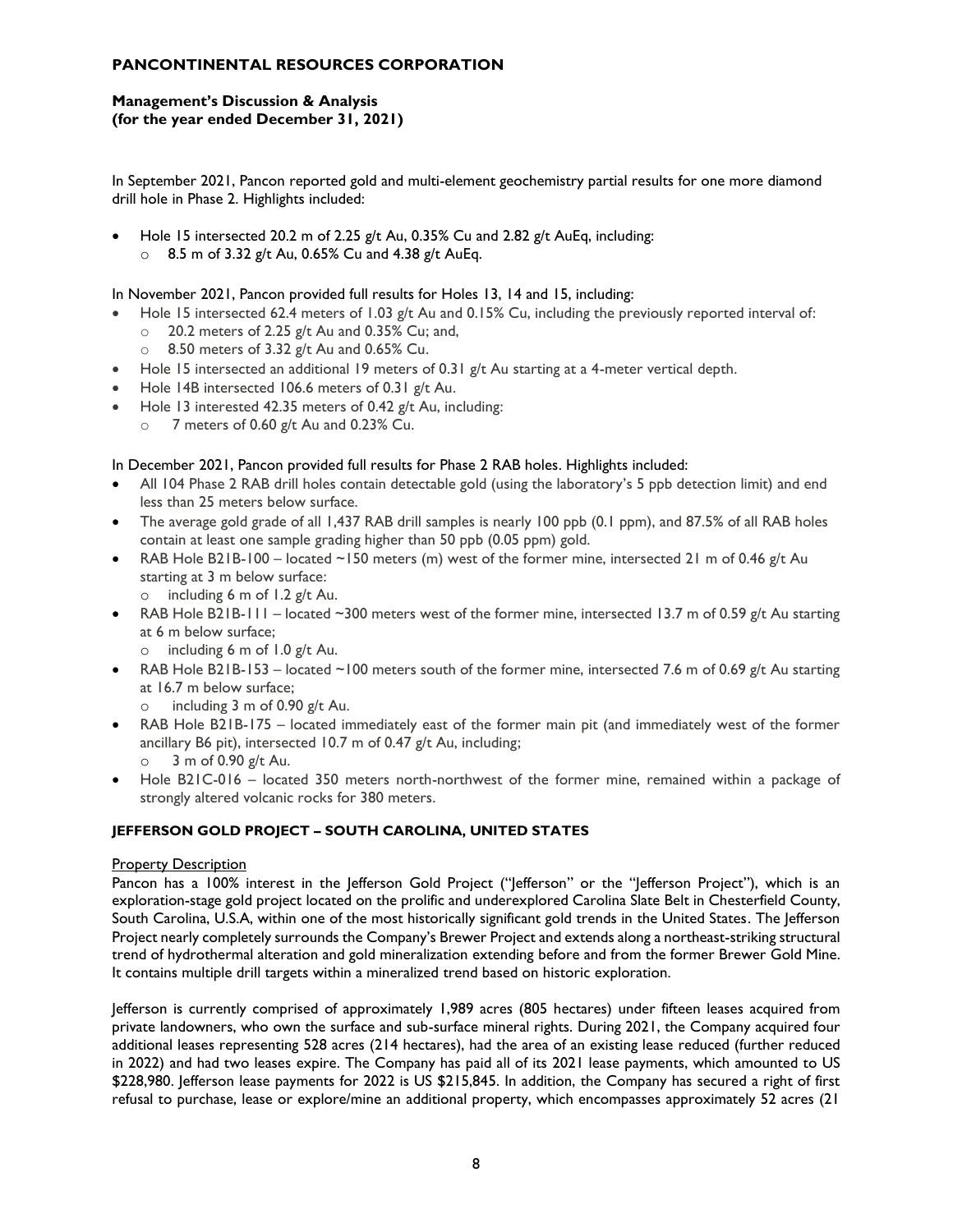# **Management's Discussion & Analysis (for the year ended December 31, 2021)**

hectares). The Company is continuing its assessment of opportunities to acquire additional lease agreements and possibly expand its land position.

The fifteen leases range in expiration from 2022 to 2031 and the Company has the right to acquire a 100% interest in thirteen of the leases and also holds a right of first refusal to acquire a 100% interest in one lease. Five of the lease agreements include a production royalty ranging from 1.5% to 3.5%. The royalty is payable to the landowner who owns the property from which minerals are produced. Two leases provide for advanced royalty payments, which are made in lieu of lease rental payments. Advance royalty payments are non-refundable and will be credited towards the royalty payable from production.

### Exploration Plans

Given that the Jefferson Project nearly completely surrounds the Brewer property and given that the Brewer goldcopper mineralized system extends beyond the Brewer property boundary in all directions, Pancon treats its exploration of Jefferson as part and parcel of the Company's exploration of Brewer. Therefore, the geophysics program conducted in May-June 2020, and the ongoing mapping and surface and soil sampling that began in April 2021, covered land across both the Jefferson and Brewer projects. In addition, the Company's evolving geological model for Brewer invariably incorporates historic and recently produced geological, geophysical, mineralogical and geochemical data on the Jefferson Project.

### **SALE OF THE ST. LAURENT, MONTCALM, NOVA AND GAMBLER PROJECTS – ONTARIO, CANADA**

On June 20, 2020, the Company entered into an agreement (the "Purchase Agreement") with Voltage Metals Inc., formerly, Tempus Resources Inc. ("Voltage Inc."), a private company, pursuant to which Voltage Inc. obtained the right ("Option") to acquire up to a 100% interest in the Company's four mineral projects, St. Laurent, Montcalm, Nova and Gambler (the "Projects"), located in Ontario, Canada. On March 1, 2021, the Purchase Agreement was amended, whereby the remaining \$800,000 of the requisite \$1 million cash payment was spread over three quarterly instalments, beginning March 31, 2021; and, the \$2 million exploration expenditure stage was eliminated and exchanged for 1,000,000 common shares of Voltage Inc.

In December 2021, Voltage Inc. acquired all of the Company's interest in the Projects and completed the exercised of the Option, having:

- a) Paid an aggregate of \$1,000,000:
- b) Issued 1,000,000 common shares (the "Voltage Inc. Shares") in the share capital of Voltage Inc. to the Company on March 29, 2021.

On March 11, 2022, Mansa Exploration Inc. acquired Voltage Metals Inc. and changed its name to Voltage Metals Corp. ("Voltage Corp."). The Voltage Inc. Shares were then exchanged for 1,269,841 Voltage Corp. common shares (the "Voltage Corp. Shares"). Voltage Corp. was then listed for trading on the Canadian Securities Exchange ("CSE") on March 18, 2022 (the "Voltage Listing Date"). The ability of the Company to sell or transfer any part of the Voltage Corp. Shares is limited by the following:

- firstly, the CSE policy, whereby 20% of the Voltage Corp. Shares were released on March 11, 2022 and the remainder shall be released in four (4) equal quarterly instalments, ending on March 11, 2023: and,
- secondly, in accordance with the Purchase Agreement, whereby beginning on the Voltage Listing Date, 50% of the Voltage Corp Shares are subject to a trading restriction of four months and 50% are subject to a trading restriction of eight months.

In 2021, the initial value placed on the Voltage Shares was \$50,000 and it was considered a Level 2 financial instrument. Beginning in 2022, the Voltage Corp. Shares will become the basis for valuation purposes and will be considered a Level 1 financial instrument. Any resulting gain or loss in the fair value of the Exchanged Voltage Shares will be recognized through profit or loss.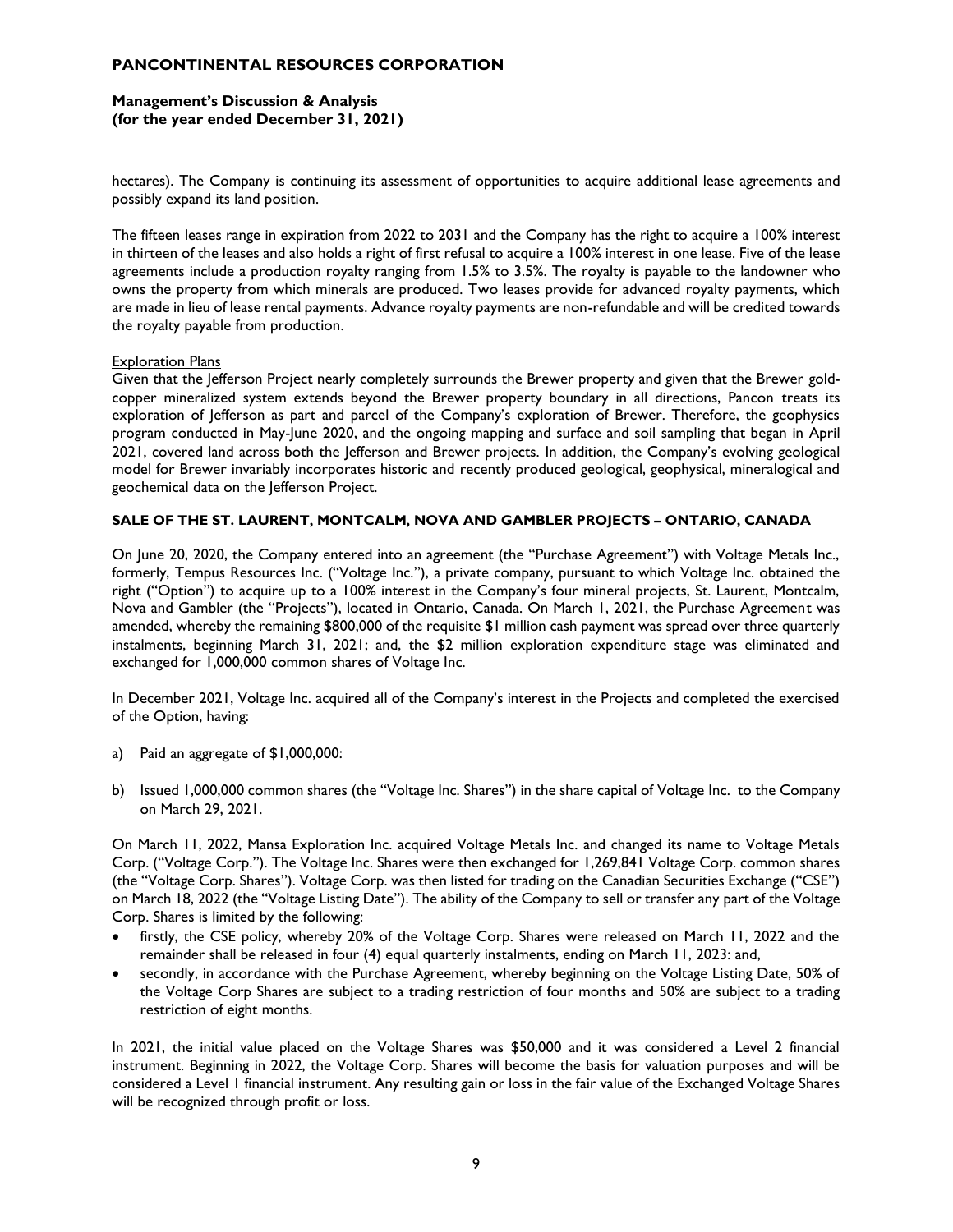# **Management's Discussion & Analysis (for the year ended December 31, 2021)**

# **St. Laurent Project - Ontario, Canada**

The St. Laurent Project is an exploration-stage nickel-copper-cobalt-gold-platinum-palladium project that encompasses approximately 4,400 hectares and is located in northeastern Ontario, in St. Laurent township, approximately 160 kilometres northeast of Timmins, Ontario. The St. Laurent Project is also located 50 kilometres south of the producing Detour Lake Gold Mine and 20 kilometres southwest of the producing Casa Berardi Gold Mine.

### **Option Agreement**

On March 25, 2019, Pancon entered into an option agreement with 2681891 Ontario Inc. (the "Optionor"), pursuant to which the Company obtained the right (the "Option") to acquire up to a 100% interest in the St. Laurent Project. In March 2021, the Company completed its payment obligations and exercised the Option pursuant to the Company's agreement with Voltage Metals Inc. To exercise the Option, the Company:

- a) Paid the Optionor an aggregate of \$145,000 as follows:
	- \$15,000 on or before April 17, 2019 (paid);
	- \$20,000 on or before April 17, 2020 (paid\*);
	- \$50,000 on or before April 17, 2021 (paid in March 31, 2021);
	- \$60,000 on or before April 17, 2022 (paid in March 31, 2021).
- b) Issue to the Optionor an aggregate of 1,850,000 common shares of the Company as follows:
	- 250,000 common shares within 5 days of April 17, 2019 (issued);
	- 350,000 common shares on or before April 17, 2020 (completed\*);
	- 500,000 common shares on or before April 17, 2021 (issued on March 29, 2021);
	- 750,000 common shares on or before April 17, 2022 (issued on March 29, 2021).
- In April 2020, a Pancon director provided the cash and shares for the Company to satisfy the required payments due by April 17, 2020.

A net smelter return royalty of 2.5% (the" NSR") is payable to the Optionor from all minerals sold from the St. Laurent Project. The Company retained the right to purchase 1% of the NSR (such that the Optionor's NSR is reduced to 1.5%) for \$1,000,000.

#### Exploration activities

In October 2019, Pancon commenced an initial 1,730 metre drill program, to evaluate an historical Ni-Cu showing coincident with a pronounced 600-metre-long unexplained airborne electromagnetic anomaly. This drilling, along with downhole geophysical results, was successful and confirmed and enhanced the exploration potential of this new magmatic nickel sulphide target. The Company's initial drill program produced assay results (please refer to Pancon's news release of November 7, 2019) with considerably higher grade mineralization than previous programs conducted by previous operators. No exploration activities were conducted in 2020 or 2021.

### **Montcalm, Nova and Gambler Projects – Ontario, Canada**

The Montcalm, Nova and Gambler Projects are contiguous and proximal to the former Montcalm Mine, providing the Company with a camp-sized exploration-stage nickel-copper-cobalt opportunity that covers the majority of the Montcalm Gabbro Complex, located within the Porcupine Mining Division, approximately 65 kilometres northwest of Timmins, Ontario, Canada. These three projects encompass approximately an aggregate total of 12,196 hectares (Montcalm: 3,880 hectares, Nova: 840 hectares, and Gambler: 7,476 hectares). The acquisition of the Montcalm and Nova properties were subject to an option agreement and the 100%-owned Gambler property was acquired through staking by Pancon in April 2018.

All three of these projects are either adjacent or proximal to the former Montcalm Ni-Cu-Co Mine, owned by Glencore Plc, which previously mined 3,931,610 tonnes of ore grading 1.25% nickel (Ni), 0.67% copper (Cu), and 0.051% cobalt (Co), and which produced in excess of 4 million pounds of cobalt (Ontario Geological Survey,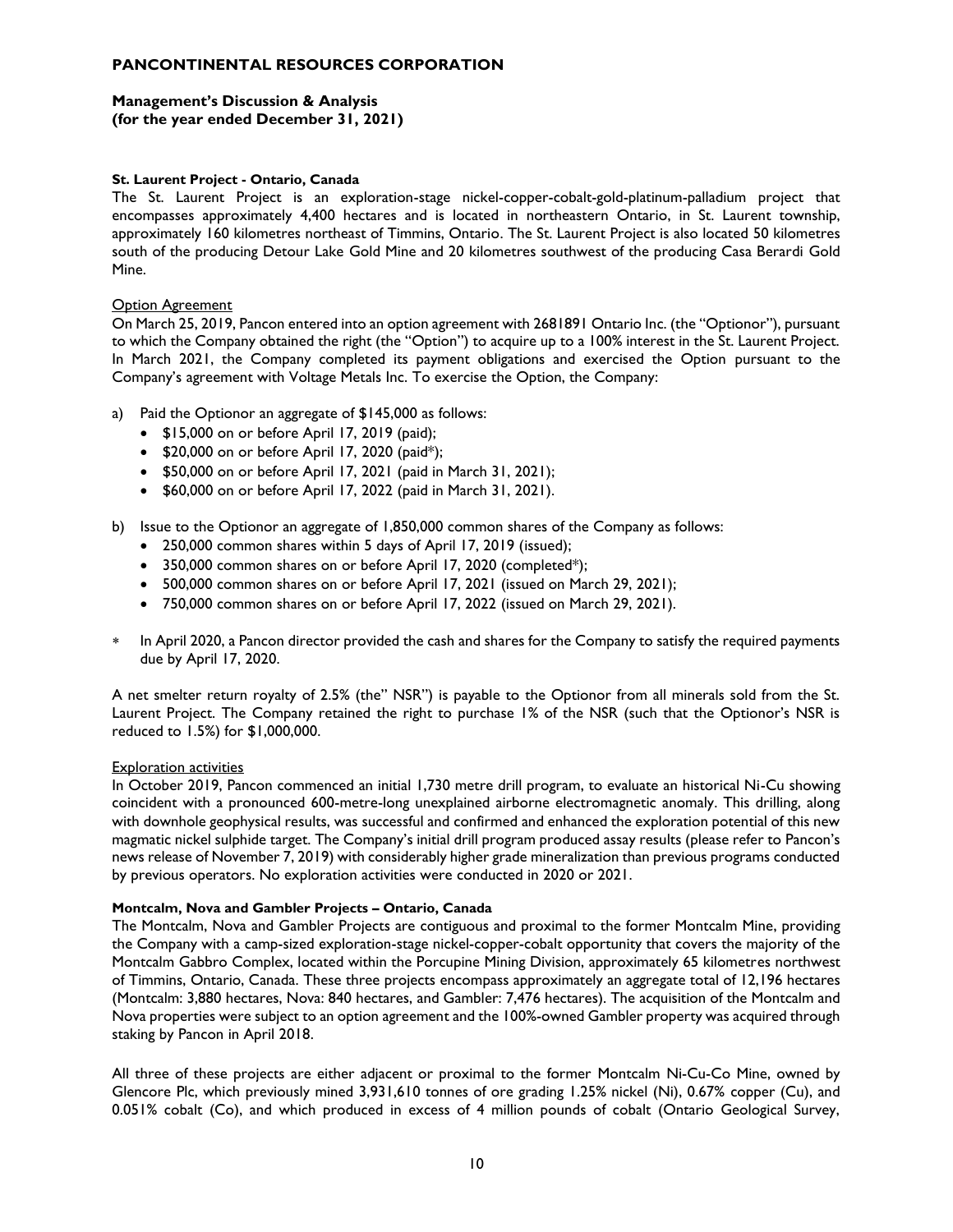# **Management's Discussion & Analysis (for the year ended December 31, 2021)**

Atkinson, 2011). The Montcalm and Gambler Projects are contiguous to and surround the western, northern and southern portions of the former Montcalm Mine property. The Nova Project is located approximately 19 kilometres southwest of the former Montcalm Mine. These three projects encompass all available land covering the prospective Montcalm gabbro complex, with the exception of a single 20-hectare claim unit, consisting of lands prohibited from acquisition by the government, and mining leases controlled by Glencore Plc that cover the former Montcalm Ni-Cu-Co Mine property.

On October 1, 2018, Pancon completed a Memorandum of Understanding ("MOU") with the Flying Post First Nation ("FPFN") to establish a framework for co-operation concerning aboriginal and treaty rights with respect to the Company's exploration activities at its Montcalm, Nova and Gambler Projects. The MOU establishes the prioritization of business, employment and training opportunities for FPFN members. The Company is to compensate FPFN for the impact of all on-the-ground exploration work by paying FPFN 2% of such costs, beginning from the date of the MOU.

# Montcalm and Nova Option Agreement

On January 5, 2018, Pancon entered into an option agreement (the "Option Agreement"), as amended on February 20, 2018, February 28, 2020 and on June 22, 2020 with 2522962 Ontario Inc., which company was subsequently acquired by Pelangio Exploration Inc. (the "Optionor"). The Option Agreement provided the Company with the right (the "Option") to acquire a 100% interest in the Montcalm and Nova properties. On June 22, 2020, the Option Agreement was amended a third time, whereby the Company agreed to issue: a total of 700,000 common shares in lieu of the Company making the remaining two annual cash payments of \$35,000 each or \$70,000 in the aggregate; and, issue a total of 600,000 common shares to complete the remaining two annual 300,000 share instalments. On June 25, 2020, the Company issued 1,300,000 common shares in satisfaction of all remaining payments and acquired a 100% interest in the Montcalm and Nova properties.

The total Option payments made by the Company during the term of the Option Agreement consisted of:

- a) Cash payments totalling \$70,000 (originally \$140,000), of which \$35,000 was paid in each of 2018 and 2019; and,
- b) An aggregate of 1,900,000 (originally 1,200,000) common shares of the Company, issued as follows:
	- 300,000 common shares on February 28, 2018;
	- 300,000 common shares on April 1, 2019;
	- 700,000 common shares on June 25, 2020, in lieu of the remaining two annual cash payments of \$35,000 each. The cash payments were due on June 28, 2020 and on February 28, 2021, respectively; and,
	- 600,000 common shares on June 25, 2020, representing the remaining two 300,000 common share instalments, previously due on June 28, 2020 and on February 28, 2021, respectively.

#### Montcalm Project Exploration Activities

In 2018 an airborne Virtual Time Domain Electromagnetic (VTEM) survey and airborne gravity survey was conducted over the priority gabbroic phase lithology (Montcalm Mine host lithology) and adjoining prospective lithology within the main gabbro complex of the Montcalm property, which included a total of 280 line-kilometres, covering approximately 64% of the Montcalm property, or 2,495 out of 3,880 hectares.

During 2019, a maiden drill program was conducted to test those VTEM geophysical anomalies identified in 2018. Assay results from the 10 diamond drill holes (please refer to Pancon's news release of March 27, 2019), covered a broad section of the Montcalm Project area, which produced approximately 4,300 metres of drill core. Narrow (<1.5 metre) sections of massive sulphides, net textured sulphides and sulphide stringers were intersected, explaining all but 2 of the VTEM anomalies. The mineralized intervals did not return anomalous Ni-Cu-Co assay results. Further evaluation of the data identified a complex magnetic feature, hosting a cluster of electromagnetic (EM) anomalies referred to as the Hook zone. No exploration activities were conducted in 2020 or 2021.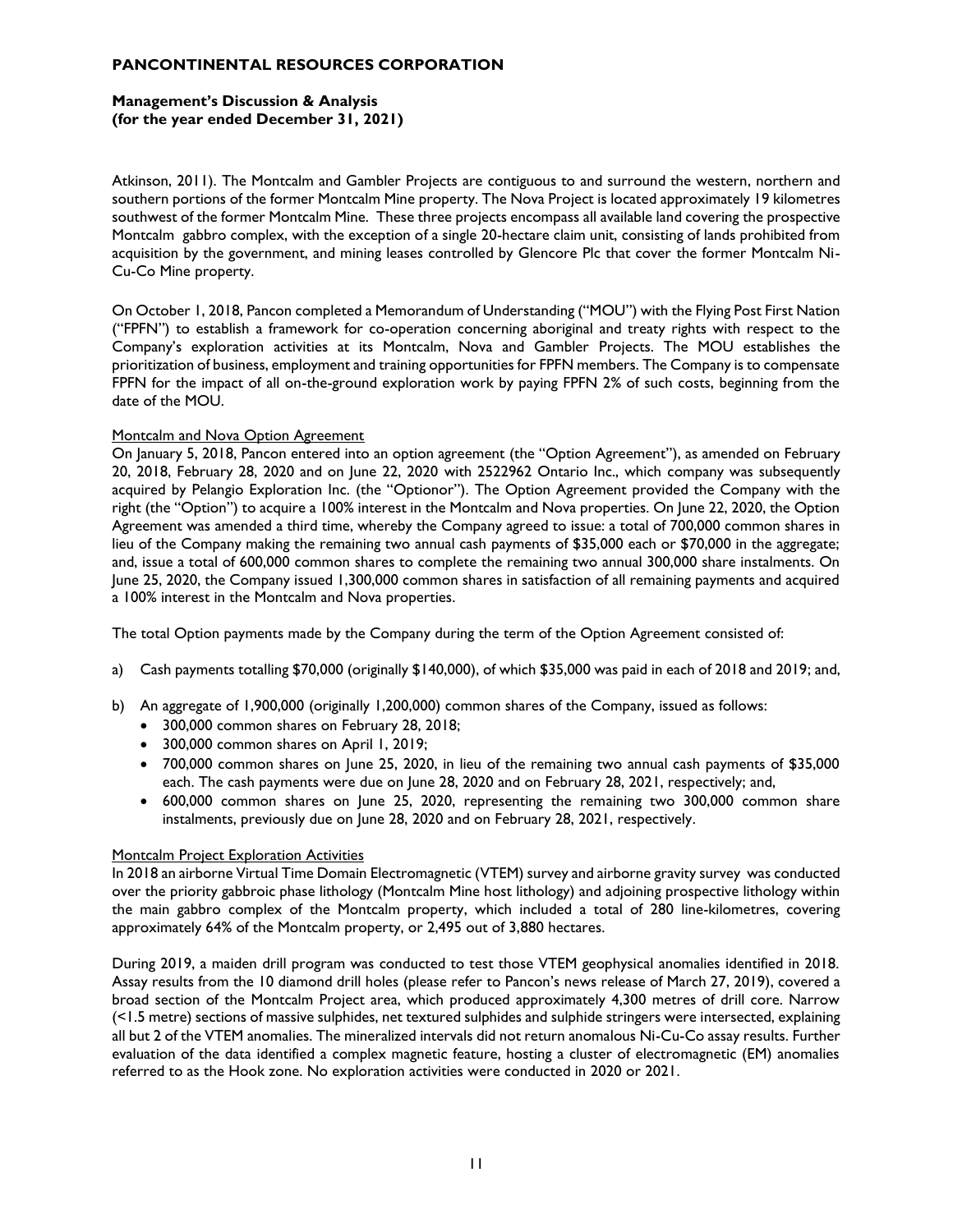# **Management's Discussion & Analysis (for the year ended December 31, 2021)**

### Nova Project Exploration Activities

During 2018, a total of 6.4 km of flagged grid lines were established and 231 mobile metal ion (MMI) soil samples were collected for analysis. The samples were analyzed for cobalt and other associated pathfinder elements for the project including gold, nickel and copper. This survey was completed proximal to known cobalt mineralization detected by previous exploration groups.

With respect to the surface prospecting efforts, five specific areas with substantial sulphide mineralization were hand stripped and sampled to date. There is a distinct association with sulphide mineralization and cobalt on the Nova property. A total of 59 rock samples were tested for multi-element analysis. No exploration activities were conducted in 2020 or 2021.

### Gambler Project Exploration Activities

Pancon has compiled historical exploration and geophysical data and produced a working database. Gambler is similar to the Montcalm property in terms of topography and surface overburden cover. No exploration activities were conducted in 2020 or 2021.

### **QUALIFIED PERSON**

Richard "Criss" Capps, PhD, CPG, was one of the Company's Qualified Persons (QP) under National Instrument 43-101 "Standards of Disclosure for Mineral Projects" for the Brewer and Jefferson Projects and verified all related technical data presented in the MD&A, except for the technical data from the Company's July 26, 2021 and August 11, 2021 news releases, which was verified by Mr. Tom Quigley, MSc, CPG-11962, a QP under National Instrument 43-101 "Standards of Disclosure for Mineral Projects". Mr. Capps, was the QP for the Company's August 31, 2021 and September 8, 2021 news releases. Mr. Quigley, has been Pancon's QP for the Company's news release since October 18, 2021. Mr. Todd Keast, PGeo, a QP as defined by NI 43-101, acted as the Company's QP for the Company's Canadian mineral projects. The Company has not yet completed the work necessary to verify the historical data and past exploration results of its projects.

### **GROSS OVERRIDING ROYALTY**

#### **Australia**

On February 8, 2007, the Company formed a joint venture (the "Joint Venture") with Enova Mining Limited (formerly, Crossland Strategic Metals Limited) ("Enova") and subsequently earned a 50% interest in a number of Australian properties prospective for rare earth elements ("REE") and uranium. On November 26, 2015 (the "Effective Date") the Company completed the sale of its entire interest in the Joint Venture to Essential Mining Resources Pty Ltd. ("EMR") and retained a gross overriding royalty ("GOR") of one percent (1%) on sales of production from 100% of the Joint Venture properties (the "Former JV Properties"). During 2017, EMR merged with Enova.

An annual non-refundable advanced royalty payment of AUS \$2,311, is due on each anniversary of the Effective Date, subject to adjustment for the number of Former JV Properties retained and their size. To date, the Company has received advanced royalty payments totalling AUS \$91,335. In December 2021, Enova advised the Company that it overreported the advance royalty for the two previous years by \$2,531, resulting in the overpayment of the advanced royalties by AUS \$220. Enova's holdings in the Former JV Properties were unchanged, as compared to 2020, which consist of five (5) Charley Creek tenements, comprising 155 sub-blocks.

Advance royalty payments are to be deducted from gross overriding royalties on future production. The Company has not been advised if and when production is expected to begin.

# **INVESTMENT IN TORTUGA RESOURCES INC.**

Pursuant to an equity offering by Tortuga Resources Inc. ("Tortuga") in 2014, Pancon acquired 666,667 common shares for US \$200,000 (CDN \$220,760). Tortuga is a private company engaged in the acquisition, exploration and development of oil and gas properties. The investment was made to gain exposure to a gas exploration opportunity in the United States. Pancon is not involved in the management of Tortuga and relies on Tortuga for advising the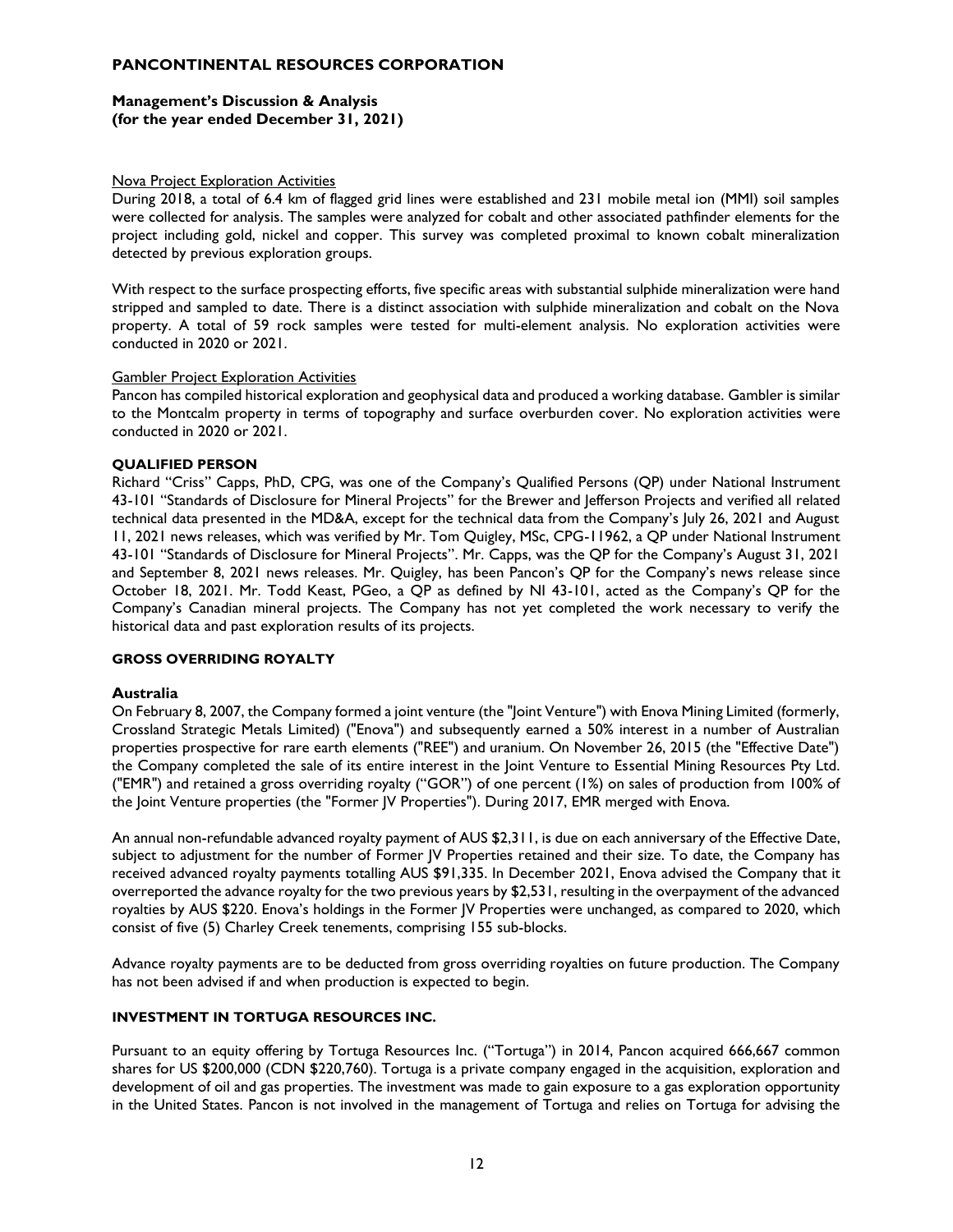# **Management's Discussion & Analysis (for the year ended December 31, 2021)**

Company of its future plans. In 2015, due to the weakness in the natural gas sector the Company lowered its outlook for recovering its investment in Tortuga and wrote down its investment to a nominal value.

# **INVESTOR RELATIONS AND CORPORATE DEVELOPMENT**

On July 1, 2018, Pancon retained the services of Jeanny So Consulting to assist the Company in its investor relations and corporate development activities. The agreement has been extended until June 30, 2022. Compensation consists of stock options and a \$6,000 monthly fee. The stock options vest in quarterly instalments from the date of grant.

On September 3, 2019, Pancon entered into advisory services agreements with Liberty Capital Inc. and Lateral Management Inc. The advisers are to provide the Company with long-term strategic support and advisory services on corporate development, including growing the business and leveraging strategic partnerships over a five-year period. Each advisor was granted two million stock options with an exercise price of \$0.10 per option and a fiveyear term. Of these options, 1,000,000 vested immediately and the vesting of the remaining 3,000,000 options were subject to market capitalization thresholds, which were attained in 2020 and 2021.

In April 2021, Pancon retained the services of Red Cloud Financial Services Inc. ("Red Cloud") to provide investor marketing services for a fee of \$10,000 per month. The initial term of the agreement is for twelve months, beginning May 1, 2021.

In October 2021, Pancon retained Red Cloud to provide market stabilization and liquidity services for a monthly fee of \$5,000. The agreement may be terminated by providing 30 days written notice.

|                                        | Year ended, December 31, |               |                    |             |    |             |  |
|----------------------------------------|--------------------------|---------------|--------------------|-------------|----|-------------|--|
| <b>Results of Operations</b>           |                          | 202 l         |                    | 2020        |    | 2019        |  |
| Royalty revenue                        | \$                       |               | \$                 | 3,737       | \$ | 5,905       |  |
| Exploration and evaluation recovery    |                          | 850,000       |                    | 150,000     |    |             |  |
| Interest income                        |                          | 2,898         |                    | 9,307       |    |             |  |
| Flow-through premium                   |                          |               |                    |             |    | 460,005     |  |
| Corporate and administrative expenses  |                          | (1, 565, 847) |                    | (730, 474)  |    | (586, 447)  |  |
| Exploration and evaluation             |                          | (3,176,698)   |                    | (1,716,417) |    | (1,527,984) |  |
| Share-based payments                   |                          | (426,423)     |                    | (587, 616)  |    | (103, 763)  |  |
| Gain (Loss) on debt settlement         |                          | 15,450        |                    | (9,000)     |    |             |  |
| Interest expense                       |                          |               |                    |             |    | (6, 107)    |  |
| Foreign exchange loss                  |                          | (31,702)      |                    | (145, 883)  |    | (5,993)     |  |
| Net loss                               |                          | (4,332,322)   |                    | (3,026,346) |    | (1,764,384) |  |
| Net loss per share - basic and diluted |                          | (0.017)       |                    | (0.014)     |    | (0.011)     |  |
|                                        |                          |               |                    |             |    |             |  |
|                                        |                          |               | As at December 31, |             |    |             |  |
| <b>Financial Position</b>              |                          | 2021          |                    | 2020        |    | 2019        |  |
| Cash                                   | \$                       | 918,383       | \$                 | 3,645,426   | \$ | 224,808     |  |
| Working capital                        |                          | 702,570       |                    | 3,450,944   |    | (23, 995)   |  |
| Total assets                           |                          | 1,147,761     |                    | 4,046,490   |    | 298,652     |  |
| Total long-term financial liabilities  |                          |               |                    |             |    |             |  |

### **SELECTED ANNUAL INFORMATION**

The increase in the 2021 net loss, as compared to the 2020 loss, was attributable to expanded exploration activities at the Company's Brewer Project and increased management compensation, which impact was mitigated by the sale of the Company's exploration projects in Ontario, Canada. The increase in the 2020 loss, as compared to 2019, was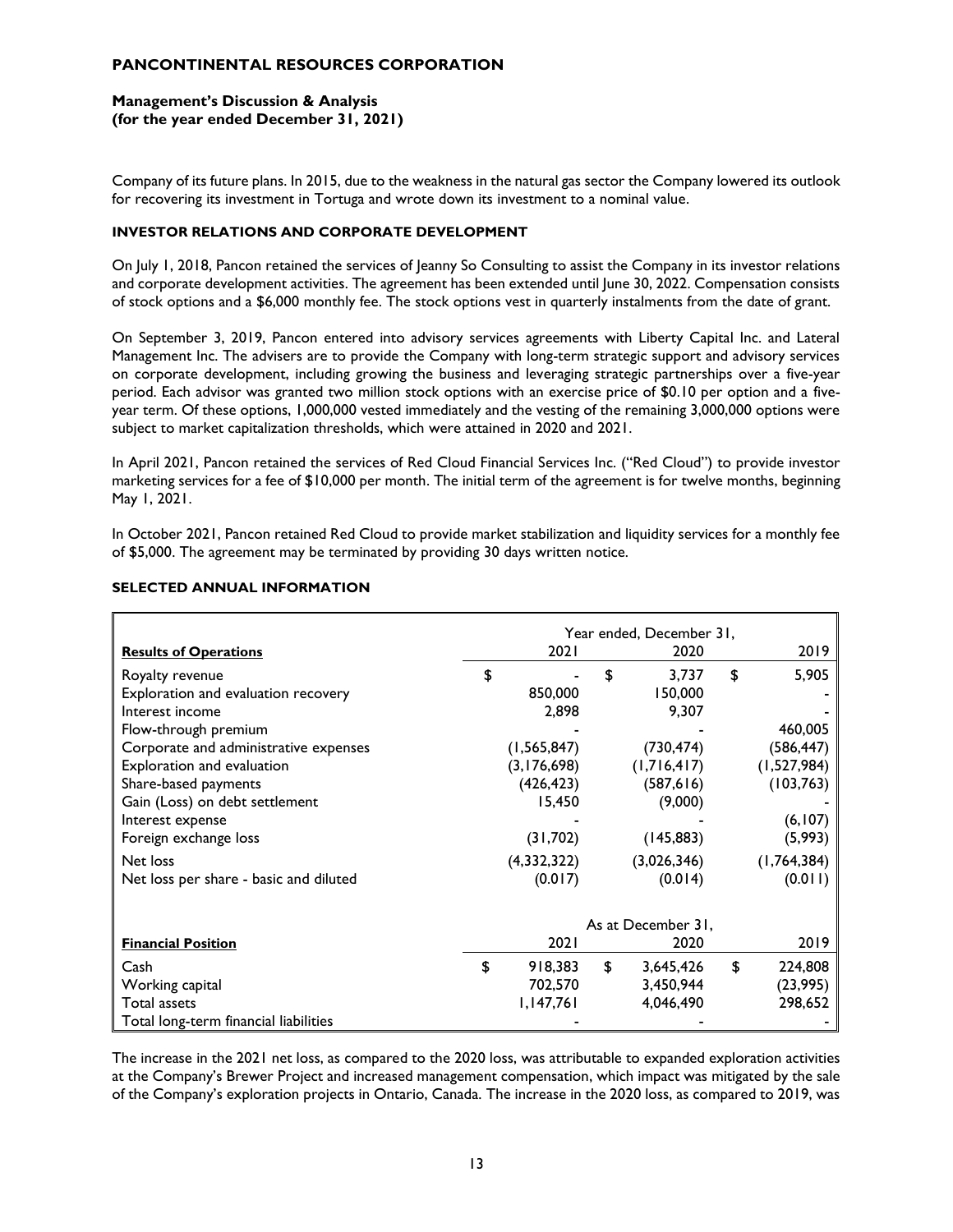# **Management's Discussion & Analysis (for the year ended December 31, 2021)**

primarily attributable to share-based valuations associated with the granting of stock options in 2020. Exploration and evaluation recoveries and expenditures are indicative of the Company's objective to focus its efforts on its Brewer and Jefferson Projects in South Carolina, United States and away from its exploration projects in Ontario, Canada.

For 2021, the decline in the Company's assets and working capital was primarily due to cash being consumed to support the Company's Brewer Project and increased corporate and administrative expenses. For 2020, the growth in the Company's assets and working capital were funded by private placements completed in during the year. For 2019, the decline in the Company's assets and working capital was primarily due to cash being consumed to support the Company's Jefferson Project and its Ontario, Canada exploration projects.

|                                              |                                                                   | Royalty<br>revenue | Corporate<br>and<br>administrative       | Exploration<br>and<br>evaluation           | Exploration<br>and<br>evaluation<br>recovery | Net loss                                     | Net loss<br>per share            |
|----------------------------------------------|-------------------------------------------------------------------|--------------------|------------------------------------------|--------------------------------------------|----------------------------------------------|----------------------------------------------|----------------------------------|
|                                              | <b>Fiscal 2021</b>                                                | \$                 | \$                                       | \$                                         | \$                                           | \$                                           | \$                               |
| Q4<br>Q <sub>3</sub><br>Q <sub>2</sub><br>QI | December 31<br>September 30<br>June 30<br>March 31<br>Fiscal 2020 |                    | 504,677<br>238.721<br>598,972<br>223,477 | 419.232<br>759,138<br>1,051,000<br>947,328 | (250,000)<br>(300,000)<br>(300,000)          | 1.007.849<br>710.839<br>1.694.114<br>919,520 | 0.004<br>0.003<br>0.007<br>0.004 |
| Q4<br>Q <sub>3</sub><br>Q <sub>2</sub><br>QI | December 31<br>September 30<br>June 30<br>March 31                | (3,737)            | 246,191<br>176.405<br>134.894<br>172,984 | 847,510<br>342.491<br>417,689<br>108,727   | (100,000)<br>(50,000)                        | 1,178,261<br>919,008<br>527,019<br>402,138   | 0.005<br>0.004<br>0.003<br>0.002 |

# **SUMMARY OF QUARTERLY RESULTS**

For 2021, fluctuations in quarterly results were influenced by the amount of: (1) corporate and administrative expenses, which were impacted by - the Company's annual shareholder meeting in Q2 - increased compensation for the Company's Chief Executive Officer, beginning in Q2 - marketing and corporate development activities in each quarter - and, annual audit and tax services fees in Q4; (2) exploration and evaluation expenditures related to the Company's Brewer and Jefferson Projects; (3) proceeds realized from the sale of the Company's Canadian mineral projects; (4) and, share-based payment valuations attributable to the grant of stock options in Q4.

For 2020, fluctuations in quarterly results were influenced by the amount of: (1) corporate and administrative expenses, which were impacted by - financing activities and marketing and corporate development activities in Q1, Q3 and Q4 - the Company's new exchange listing on the United States OTCQB Venture Market in Q3 - the Company's annual shareholder meeting in Q3 - and, annual audit and tax services fees in Q4; (2) exploration and evaluation expenditures related to the Company's Brewer and Jefferson Projects; (3) proceeds realized from the impending sale of the Company's Canadian mineral projects; (4) share-based payment valuations attributable to the grant of stock options in Q1 and Q3; and, (5) unfavourable fluctuations in the U.S. dollar in Q3 and Q4.

# **RESULTS OF OPERATIONS**

The net loss for 2021 was \$4,332,322 versus a net loss of \$3,026,346 for 2020, representing an increase of \$1,305,976. A recovery of exploration and evaluation expenditures of \$850,000 (2020 - \$150,000) was realized from the sale of the Company's four Canadian mineral projects. The gain on debt settlement of \$15,450 (2020 - \$9,000 loss), resulted from the issuance of 515,000 common shares in settlement of \$103,000 of loans payable to Company directors. Interest income of \$2,898 (2020- \$9,307) was earned on cash held on deposit with a Canadian banking institution.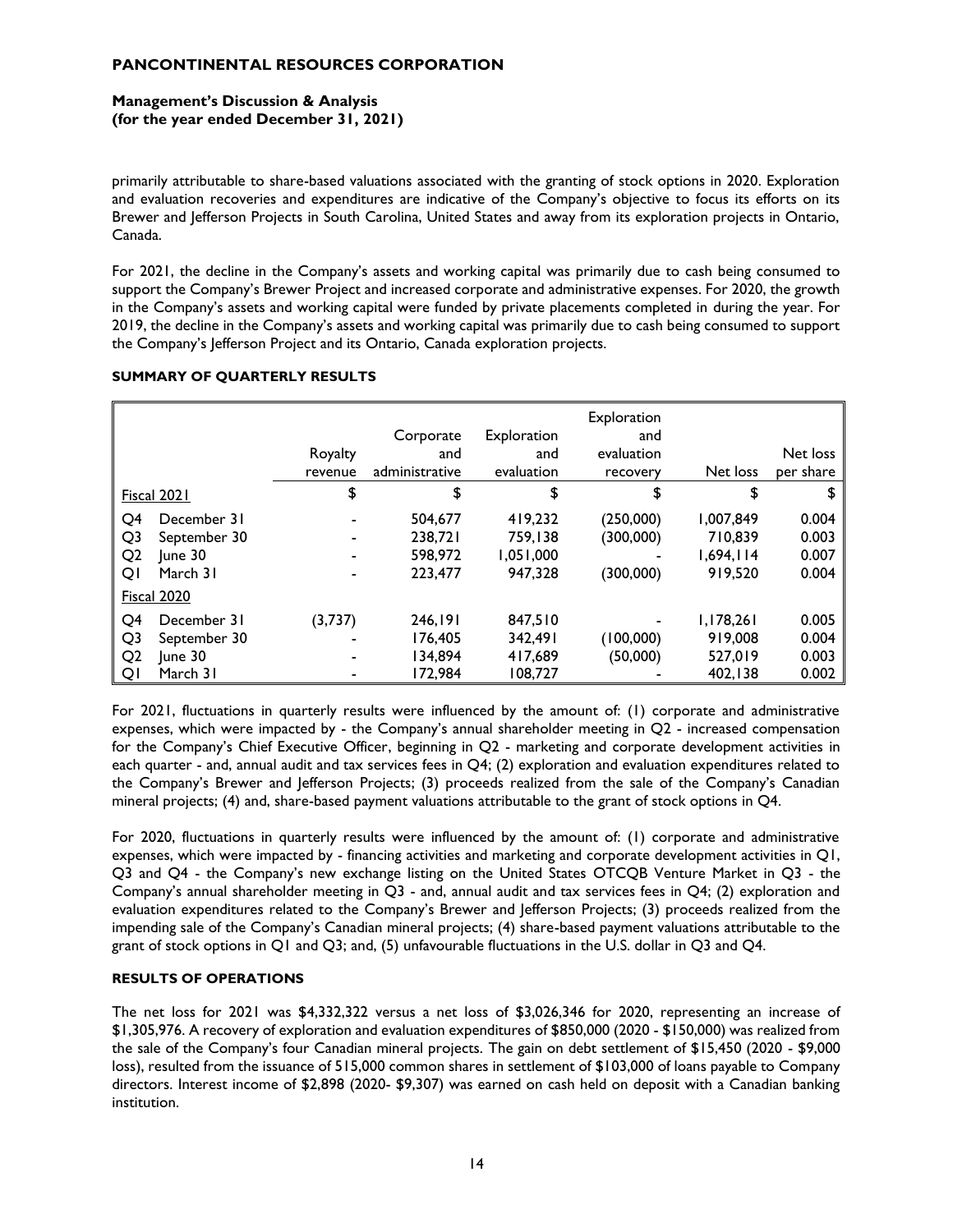# **Management's Discussion & Analysis (for the year ended December 31, 2021)**

The increase in corporate and administrative expenditures (2021 - \$1,565,847 vs 2020 - \$730,474) was primarily attributable to higher: management fees, as the Company's Chief Executive Officer's annual compensation was increased and performance bonuses for past and current years services were incurred and shareholder relations and promotion costs, as the Company enhanced its investor awareness initiatives. The Increase was also impacted by higher: consulting fees and salary and benefit costs for advisory and administrative services to support activities in the Carolinas; insurance costs, due to increased premiums; professional fees for annual audit and tax services; as well as additional office and general expenses, to support activities in the Carolinas. Travel was limited due to the impact of COVID-19. A reduction in financing and share listing activities led to the decrease in filing and transfer agent fees.

Exploration and evaluation expenditures (2021 - \$3,176,698 vs 2020 - \$1,716,417), reflects the Company's advancement of its Brewer Project exploration activities and maintaining its Jefferson Project leases, as well as costs to exercise the option to acquire the St. Laurent Project to facilitate the sale of the Company's Canadian mineral projects.

Share-based payments (2021 - \$426,423 vs 2020 - \$587,616) represents the fair value attributed to stock options. The foreign exchange loss of \$31,702 (2020 - \$145,883) resulted from unfavourable fluctuations in the United States dollar.

# **LIQUIDITY AND CAPITAL RESOURCES**

### *Cash flows*

Operating activity cash flows for 2021 were impacted by the issuance of 1,250,000 common shares to complete the exercise of the Company's option to acquire a 100% interest in the St. Laurent Project; the issuance of 515,000 common shares to settle loans payable; and, the fair value placed on the 1,000,000 Voltage Inc. Shares. Foreign exchange references are related to the Companies exposure to the United States dollar.

Financing activity for 2021 reflects the receipt of \$907,475 from the exercise of 3,542,500 warrants and 5,725,000 stock options.

#### *Working capital*

As at December 31, 2021, Pancon had cash of \$918,383 and working capital of \$702,570. The Company's cash is held on deposit at Canadian and United States banking institutions. Sales tax receivables represents amounts to be refunded by the Canadian government. Prepaid expenses and deposits are primarily comprised of Brewer Project costs and various corporate and administrative costs. The Jefferson Project lease payments for 2022 are US \$215,845.

Pancon will need to raise additional working capital to fund its operations and exploration plans for 2022. A significant portion of Brewer and Jefferson Project expenditures are denominated in United States dollars, giving rise to market risk from changes in foreign exchange rates, which may negatively or positively impact the Company's working capital

On March 28, 2022, the Company announced its intention to raise up to \$3 million through the issuance of up to 37,500,000 units at a price of \$0.08 per unit. The financing will be comprised of a \$2 million "best efforts" brokered private placement and a \$1 million non-brokered private placement. Each unit will consist of one common share and one common share purchase warrant (the "Unit Warrant"). Each Unit Warrant will entitle the holder thereof to purchase an additional common share at \$0.14 for a period of 24 months. The brokered private placement includes an option for the agent to sell up to an additional 6,250,000 units for additional proceeds of up to \$500,000. The private placement is expected to close on or about April 19, 2022. In the event that the daily volume weighted average price (or closing bid price on days when there are no trades) of the common shares of the Company on the TSX Venture Exchange is at least C\$0.25 per common share for a minimum of twenty (20) consecutive trading days, the Company may provide written notice to holders of the Unit Warrants that they are required to exercise the Unit Warrants within twenty (20) days following the date of delivery of such written notice.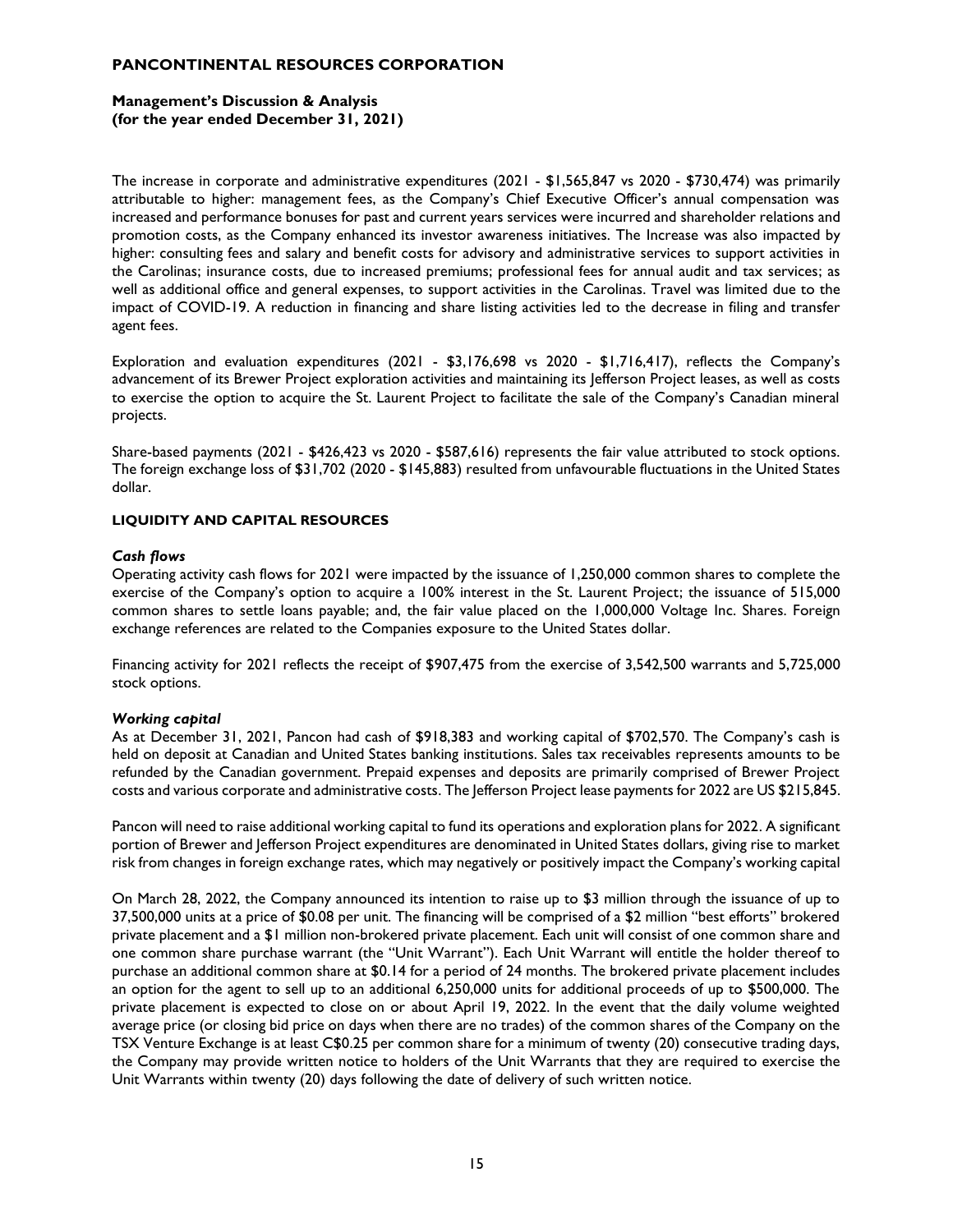# **Management's Discussion & Analysis (for the year ended December 31, 2021)**

Subsequent to December 31, 2021, the Company received proceeds of \$14,500 from the exercise of 200,000 stock options.

### **RELATED PARTY TRANSACTIONS AND BALANCES**

Consulting fees of \$5,000 (2020 - \$nil) for the year were paid to Samson Earthworks Ltd., a company controlled by Mr. Laurie Curtis, a director of the Company.

Management fees of \$873,640 (2020 - \$257,950) for the year were paid or became payable as follows:

- President and Chief Executive Officer, Mr. Layton Croft \$776,640 (2020 \$160,950). Mr. Croft's annual compensation was increased to US \$180,000. In addition, Mr. Croft's received bonuses of US \$460,000 in recognition of current and past services. The agreement for Mr. Croft's services is with Stakegrowth Strategic Advisory LLC., a company controlled by Mr. Croft.
- Chief Financial Officer, Mr. Mark McMurdie \$97,000 (2020 \$97,000), paid to Rustle Woods Capital Inc., a company associated with Mr. McMurdie.

Share-based payments (non-cash) of \$273,243 (2020 - \$367,187) represents the fair value of stock options granted to Company directors and officers.

Loans from related parties of \$nil (December 31, 2020 - \$103,000) represent cash advances provided by Company directors and officers. These loans were settled on June 22, 2021 through the issuance of 515,000 common shares at \$0.17 per share. The loans were non-interest bearing, unsecured and payable on demand.

The Company has in place a termination and change of control agreement with the Company's president and chief executive officer. The agreement provides that in the event that the officer's services are terminated by the Company, other than for cause, or there is a change in control of the Company then the officer is entitled to receive a payment equal to the sum of: two (2) years of consulting fees; any unpaid bonus; plus the average of the bonus paid to the officer over the previous two (2) year period. As a triggering event has not taken place, the value of the contingent liability as at December 31, 2021, was US \$590,000.

# **SHARE CAPITAL**

As of the date of this MD&A, Pancon has the following securities outstanding:

| <b>Security</b> | Number      |
|-----------------|-------------|
| Common shares   | 253,997,290 |
| Warrants        | 61,459,550  |
| Options         | 19,685,000  |

Subsequent to December 31, 2021, the Company issued 200,000 common shares in connection to the exercise of stock options and 400,000 options expired.

# **FOURTH QUARTER**

The net loss for the fourth quarter of 2021 was \$1,007,849 versus a net loss of \$1,178,261 for the comparable quarter of 2020, representing a decrease of \$170,412. The decrease in the loss primarily resulted from: (1) the recovery of exploration and evaluation expenditures of \$250,000 (2020 - \$nil), as the final cash payment from the sale of the Company's Canadian mineral projects was received and a value was placed on the Voltage Inc. common shares; and, (2) reduced exploration and evaluation expenditures (2021 - \$419,232 vs 2020 - \$847,510), as exploration activities at the Brewer Project focused on modelling and data compilation. Share-based payments (2021 - \$331,337 vs 2020 - \$3,613 recovery) represents the fair value attributable to stock options. The foreign exchange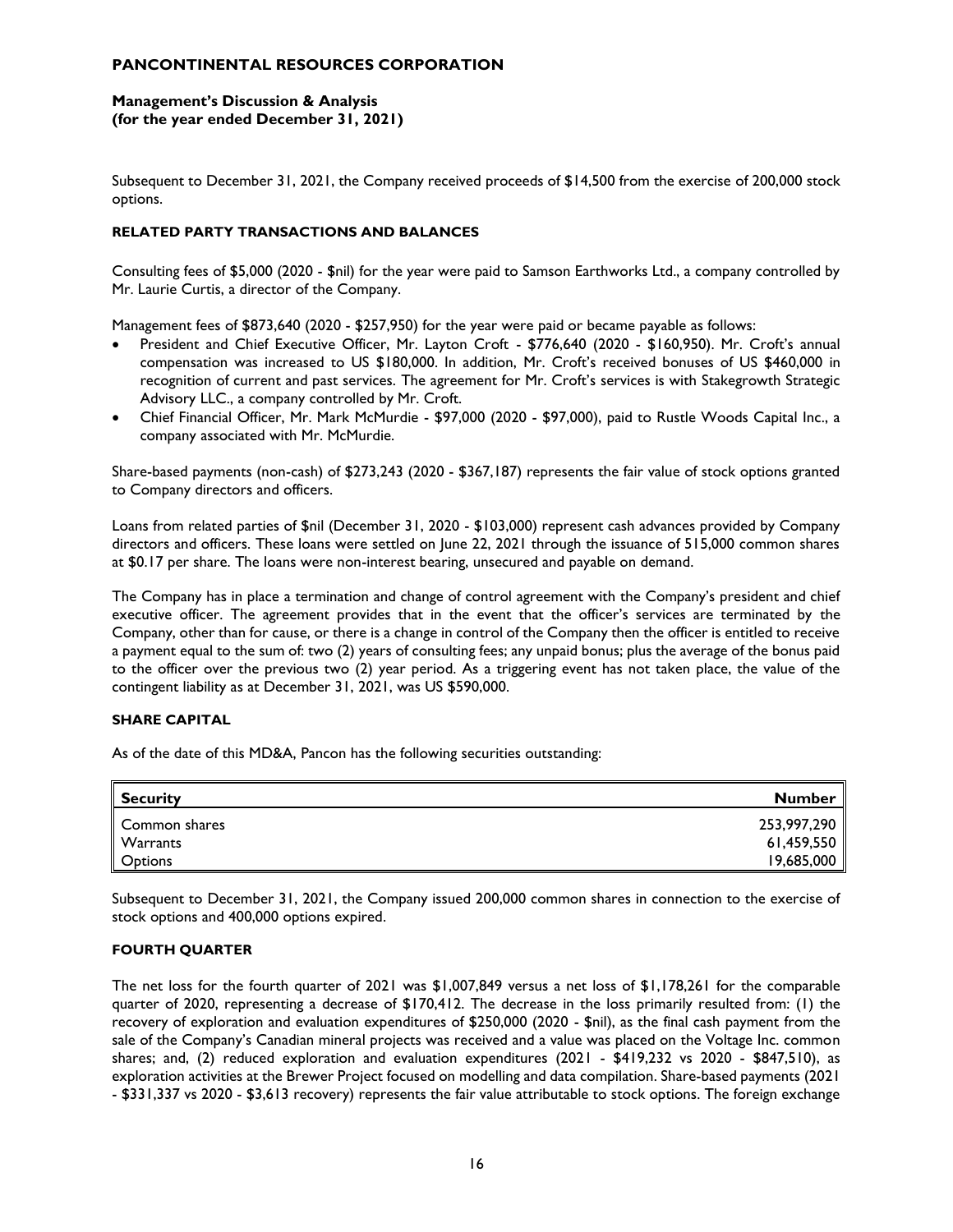# **Management's Discussion & Analysis (for the year ended December 31, 2021)**

loss (2021 - \$2,597 vs 2020 – \$85,605) resulted from unfavourable fluctuations in the United States dollar. The absence of royalty revenue (2021 - \$nil vs 2020 - \$3,737) was due to owner of the Company's former Australian JV Properties overreporting the advance royalty for the two previous years.

The increase in corporate and administrative expenditures (2020 - \$504,677 vs 2020 - \$246,191) was primarily the result of higher: (1) consulting fees and salary and benefit costs for advisory and administrative services to support activities in the Carolinas; (2) management fees, as the Company's Chief Executive Officer's annual compensation was augmented by a performance bonus for 2021; (3) professional fees, due to an increase in audit and tax services fees; and, (4), shareholder relations and promotions costs, due to the enhancement of its investor marketing and awareness activities. The remainder of the corporate and administrative expenses were moderately lower or relatively consistent with the comparative period.

| <b>Corporate and Administration</b> | 2021        |   | 2020    |
|-------------------------------------|-------------|---|---------|
| Consulting                          | \$<br>5,892 | S | 23,002  |
| Filing and transfer agent fees      | 9,376       |   | 15,656  |
| Insurance                           | 6,406       |   | 5,860   |
| Management fees                     | 287,800     |   | 68,590  |
| Office and general                  | 3,899       |   | 5,180   |
| Professional fees                   | 55,637      |   | 51,542  |
| Salaries and benefits               | 35,345      |   |         |
| Shareholder relations and promotion | 99,330      |   | 76,138  |
| Travel                              | 992         |   | 223     |
|                                     | 504.677     |   | 246,191 |

Cash used during the fourth quarter was \$795,271 (2020- \$267,191). Cash flows used in operating activities were \$819,271 (2020 - \$245,243). Cash flows consumed by operations before changes in non-cash working capital items were \$733,024 (2019 - \$509,615) and were impacted by the fair value placed on the 1,000,000 Voltage Inc. Shares. Cash flows provided by financing activities were \$24,000 (2020 - \$21,948 used) and represent proceeds from the exercise of options There were no investing activities in the quarter.

# **NEW ACCOUNTING POLICIES**

*For information on current and future changes in accounting policies and disclosures, please refer to Notes 4 and 5 in Pancon's audited consolidated financial statements for the year ended December 31, 2021.*

# **FINANCIAL INSTRUMENTS AND RISK MANAGEMENT**

*Disclosure on Pancon's financial instruments and related risks may be found in Note 18 of Pancon's audited consolidated financial statements for the year ended December 31, 2021.*

Pancon's exposure to liquidity risk revolves around the funding of its Brewer and Jefferson Project obligations and exploration activities, in addition to its corporate overheads. Brewer and Jefferson Project expenditures, as well as certain corporate overheads, are denominated in United States dollars giving rise to market risk from changes in foreign exchange rates.

The Company does not have a risk management committee or written risk management policies. The Company has not entered into any specialized financial agreements to minimize its credit or foreign currency risks. There are no off-balance sheet arrangements.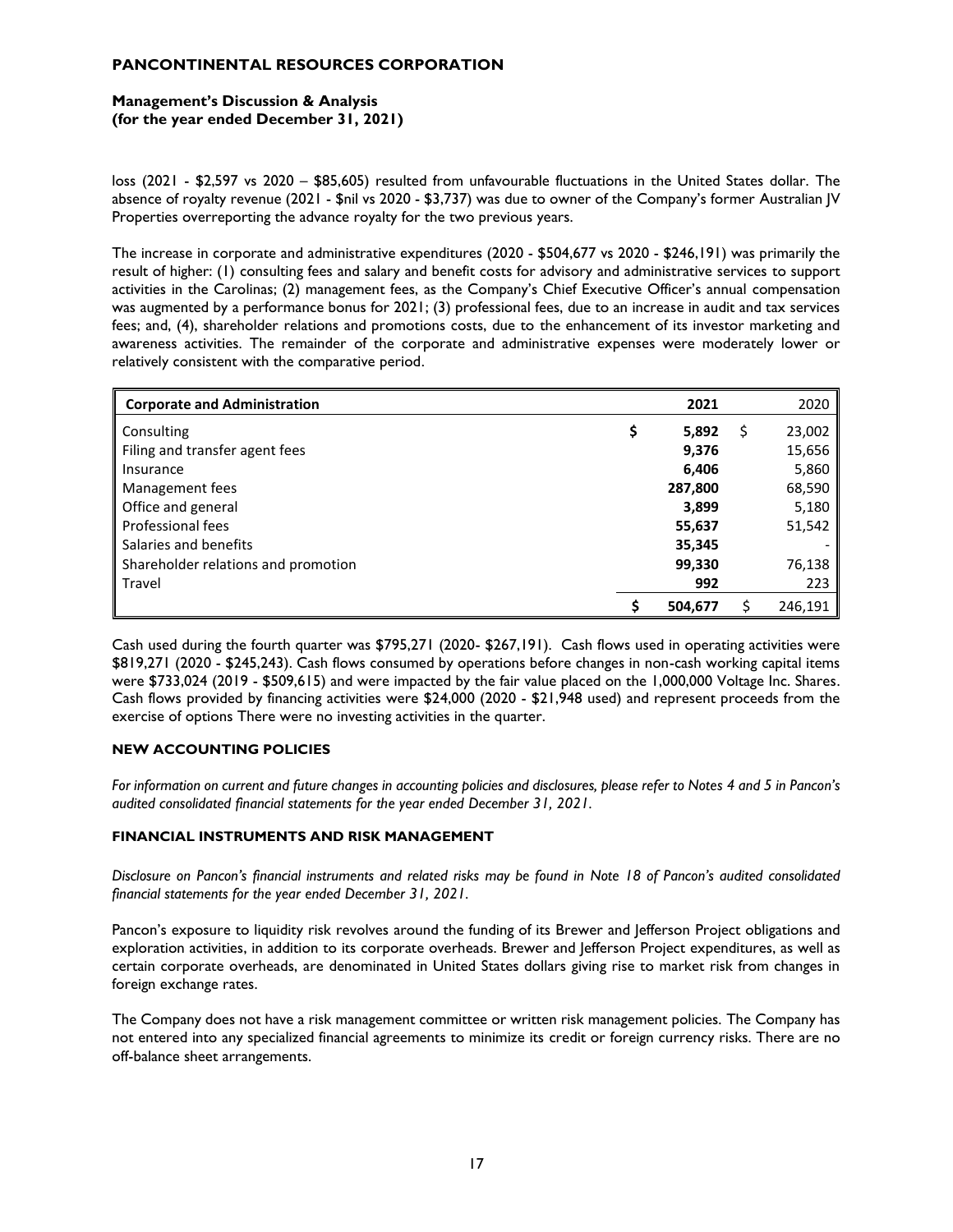# **Management's Discussion & Analysis (for the year ended December 31, 2021)**

# **CAUTIONARY NOTES**

This MD&A may contain forward-looking statements relating to, but not limited to, Pancon's assumptions, estimates, expectations and statements that describe Pancon's future plans, intentions, beliefs, objectives or goals, that are subject to a number of known and unknown risks, uncertainties and other factors that may cause actual results to differ materially from those expressed or anticipated by such forward-looking statements. Statements that address activities, events or developments that the Company expects or anticipates will or may occur in the future are forward-looking statements or forward-looking information, including, but not limited to, statements preceded by, followed by or that include words such as "may", "will", "would", "could", "should", "believes", "estimates", "projects", "potential", "expects", "plans", "intends", "anticipates", "targeted", "continues", "forecasts", "designed", "goal", or the negative of those words or other similar or comparable words. Examples of such forward-looking statements, without limiting the generality of the foregoing, include:

- potential to earn or acquire an interest in Pancon's mineral properties or projects;
- ability to satisfy permitting requirements and/or complete property acquisitions/transactions;
- ability to conduct exploration work and satisfy work commitments;
- references to competitors exploration results;
- potential of exploration properties;
- establishing economic deposits or resources;
- potential for future benefits from its Australian JV Properties gross overriding royalty or investment in Voltage Metals Corp. or Tortuga Resources Inc.;
- outlook for metals and/or mining sector;
- financial or capital market conditions;
- evaluation of the potential impact of future accounting changes;
- capital requirements and ability to obtain funding;
- ability to continue as a going concern;

Known and unknown factors could cause actual results to differ materially from those projected in the forwardlooking statements and forward-looking information. Such factors include, but are not limited to:

- condition of underlying commodity markets and prices;
- ability to raise necessary capital;
- fluctuations in foreign exchange or interest rates and stock market volatility;
- receipt or retention of necessary permits or approvals;
- suspension or delays in Pancon's operations due to poor weather conditions or diseases or viruses;
- access to properties and contests over title to properties;
- obtaining exploration, environmental and mining approvals;
- timing of commencement of exploration or development activities;
- geological and exploration results and conditions;
- geological, technical, drilling and operating difficulties;
- establishment of sufficient and economic resources or reserves;
- availability and cost of contractors, equipment, supplies, labour and insurance;
- performance of Pancon's partners and their financial wherewithal;
- the speculative nature of exploration and development and investor sentiment;
- degree of support from local communities;
- competition for, among other things, capital, acquisitions of resources and/or reserves, undeveloped lands and skilled personnel;
- changes in national and local government legislation, taxation, controls, regulations and political or economic developments in which the Company conducts or may conduct business;
- business opportunities that may be presented to or pursued by Pancon:
- the ability to correctly value and successfully complete acquisitions;
- effectiveness of corporate and investor relations.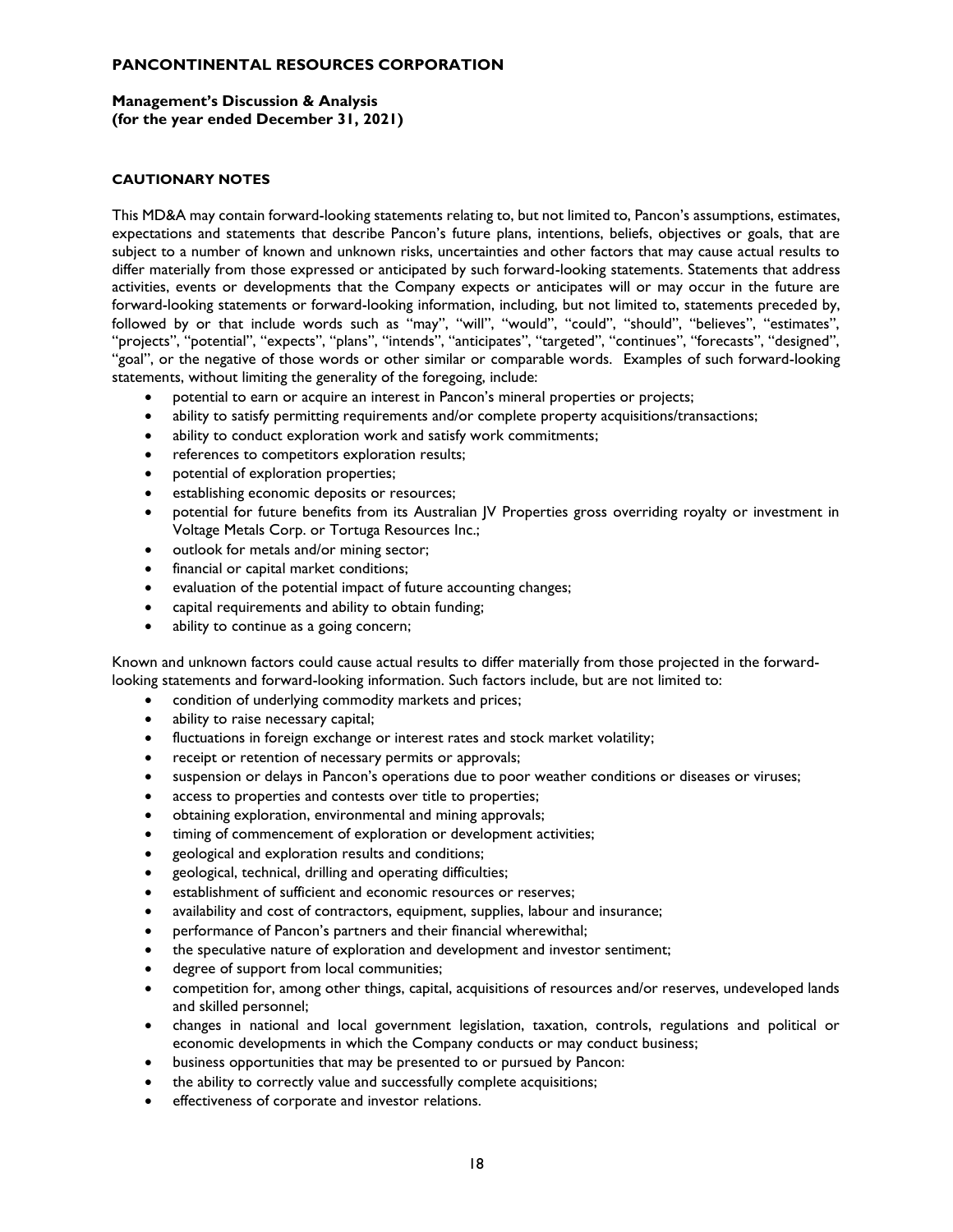### **Management's Discussion & Analysis (for the year ended December 31, 2021)**

Although Pancon believes that the assumptions, estimates and expectations reflected in its forward-looking statements are reasonable, results may vary, and the Company cannot guarantee future results, levels of activity, performance or achievements. Readers are cautioned not to place undue reliance on these forward-looking statements due to the inherent uncertainty. Pancon disclaims any intent or obligation to update or revise any forward-looking statement, whether as a result of new information, future events or other such factors which affect this information, except as required by law.

#### **RISKS AND UNCERTAINTIES**

Pancon is in the business of exploring for minerals and, if successful, ultimately mining them. The mining sector is by its nature, cyclical, competitive and risky. Many of these risks are beyond the Company's control. Investment in the mining sector in general and the exploration sector, in particular, involves a great deal of risk and uncertainty and Pancon's common shares should be considered as a highly speculative investment. Current and potential investors should give special consideration to the risk factors involved.

#### *Acquisition risk*

Pancon uses its best judgment in the acquisition of mineral properties and, in pursuit of such opportunities, the Company may fail to select appropriate acquisition candidates or negotiate acceptable agreements, including agreements to finance the acquisition and development of the mineral properties. The Company cannot provide assurance that it can complete any acquisition that it pursues, on favourable terms, or that any acquisition will ultimately benefit the Company.

#### *Competition risk*

Pancon must compete with a number of other companies that possess greater financial and technical resources. Competition in the mining and business sectors could adversely affect the Company's ability to acquire mineral properties or projects.

#### *Conflicts of interest risk*

Certain directors and officers of Pancon, in their personal capacities or as directors or officers of other companies, are engaged or have interests in mineral exploration and development activities outside of the Company. Accordingly, exploration opportunities or prospects of which they become aware of may not necessarily be made available to the Company.

#### *Counterparty risk*

Counterparty risk is the risk that each party to a contract will not fulfill its contractual obligations. The entering into transactions or agreements exposes Pancon to this risk. All the Company's mineral projects are exposed to this risk.

#### *Dependence on directors, management and consultants/contractors*

Pancon is very dependent upon the efforts and commitment of its directors, management, partners and consultants/contractors to the extent that if the services of these parties were not available, a disruption in the Company's operations may occur.

#### *Environmental risk*

The exploration and development activities conducted on Pancon's mineral properties are subject to the environmental laws and regulations of the country in which the activities take place. Environmental legislation is evolving in a manner which will require stricter standards and enforcement, increased fines and penalties, more stringent environmental assessments and a heightened degree of responsibility for companies and their officers, directors and employees.

Environmental laws and regulations may change at any time prior to the granting on necessary approvals. The support of local communities may be required to obtain necessary permits. Although the Company undertakes to comply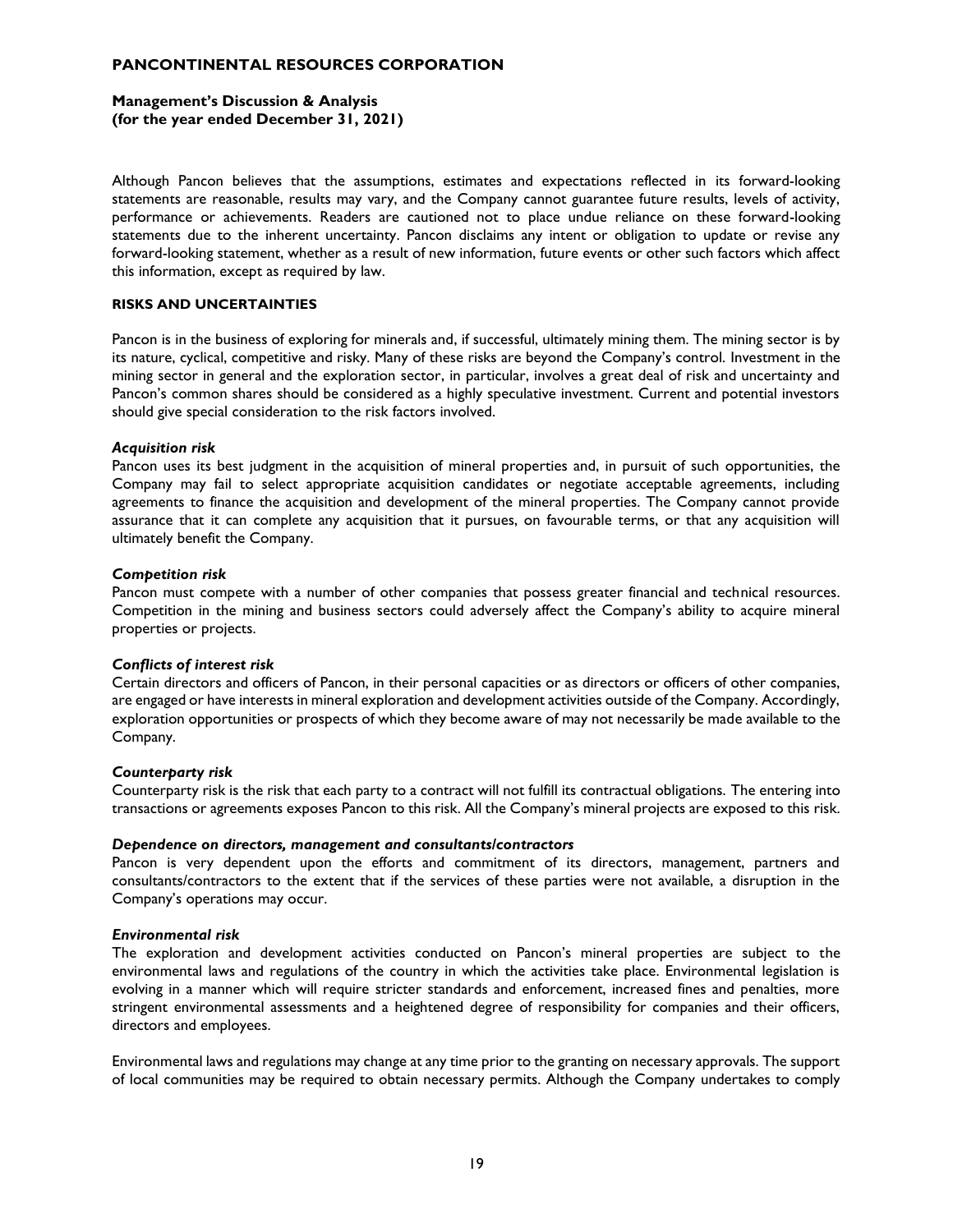# **Management's Discussion & Analysis (for the year ended December 31, 2021)**

with current environmental laws and regulations, there is no assurance that future changes in environmental laws or regulations will not adversely affect the Company's operations.

### *Exploration risk*

There is no assurance that the activities of Pancon will be successful and result in economic deposits being discovered and in fact, most companies are unsuccessful due to the low probability of discovering an economic deposit. Once mineralization is discovered, it may take several years until production is possible during which time the economics of a project may change. Substantial expenditures are required to establish reserves through drilling. Pancon's ability to establish a profitable mining operation is subject to a host of variables, such as physical, technical and economic attributes of a deposit, availability of capital, cyclical nature of commodity markets and government regulations.

Exploration activities involve risks which even a combination of experience, knowledge and prudence may not be able to overcome. Exploration activities are subject to hazards which could result in injury or death, property damage, adverse environmental conditions and legal liability. Fires, power disruptions and shortages and the inability to access land or obtain suitable or adequate equipment or labour are some of the hazards and risks involved in conducting an exploration program.

### *Financing and liquidity risk*

Pancon's ability to continue as a going concern, retain its mineral properties, finance its exploration and development activities and make acquisitions is highly dependent upon its working capital and its ability to obtain additional funds in the capital/equity markets. The Company does not have production income or a regular source of cash flow to fund its operating activities. In addition, Pancon's financial success is dependent on the extent to which it can discover mineralization in economic quantities and the economic viability of developing its properties or projects.

Pancon will require significant capital to finance its objectives and there can be no assurance that the Company will be able to raise the capital required, thus jeopardizing the Company's ability to achieve its objectives, meet its obligations or continue as a going concern. Given the nature of Pancon's operations, which consist of exploration, evaluation, development and acquisition of mineral properties or projects, the Company believes that the most meaningful financial information relates primarily to its current liquidity and solvency. There can be no assurance that the Company's directors/officers will fund the Company's working capital needs.

Failure to obtain sufficient and timely financing may result in delaying or indefinitely postponing exploration or development activities. If the Company obtains debt financing, it may expose its operations to restrictive loan and lease covenants and undertakings. If the Company obtains equity financing, existing shareholders may suffer dilution.

# *Infrastructure risk*

Exploration and development activities depend, to one degree or another, on adequate infrastructure. Reliable roads, bridges, power sources and water supply are important determinants, which affect capital and operating costs. The lack of availability of acceptable terms or the delay in the availability of any one or more of these items could prevent or delay exploration or development of Pancon's projects. If adequate infrastructure is not available, there can be no assurance that the exploration or development of the Company's projects will be commenced or completed on a timely basis, if at all.

#### *Pandemic diseases and viruses risk*

Pancon's operations are exposed to the risk of pandemic diseases and viruses (such as COVID-19), which could have adverse economic and social impacts on global societies and in areas in which the Company operates. Such pandemics pose a threat to maintaining our operations as planned, due to shortages of workers and contractors, supply chain disruptions, insufficient healthcare, changes in how people socialize and interact, government or regulatory actions or inactions, declines in the price of our underlying commodities, as well as capital market volatility. There can be no assurance that Pancon's workers, partners, suppliers, consultants and contractors will not be impacted by such diseases or viruses. As a result, the Company may not be able to predict and effectively mitigate the impact from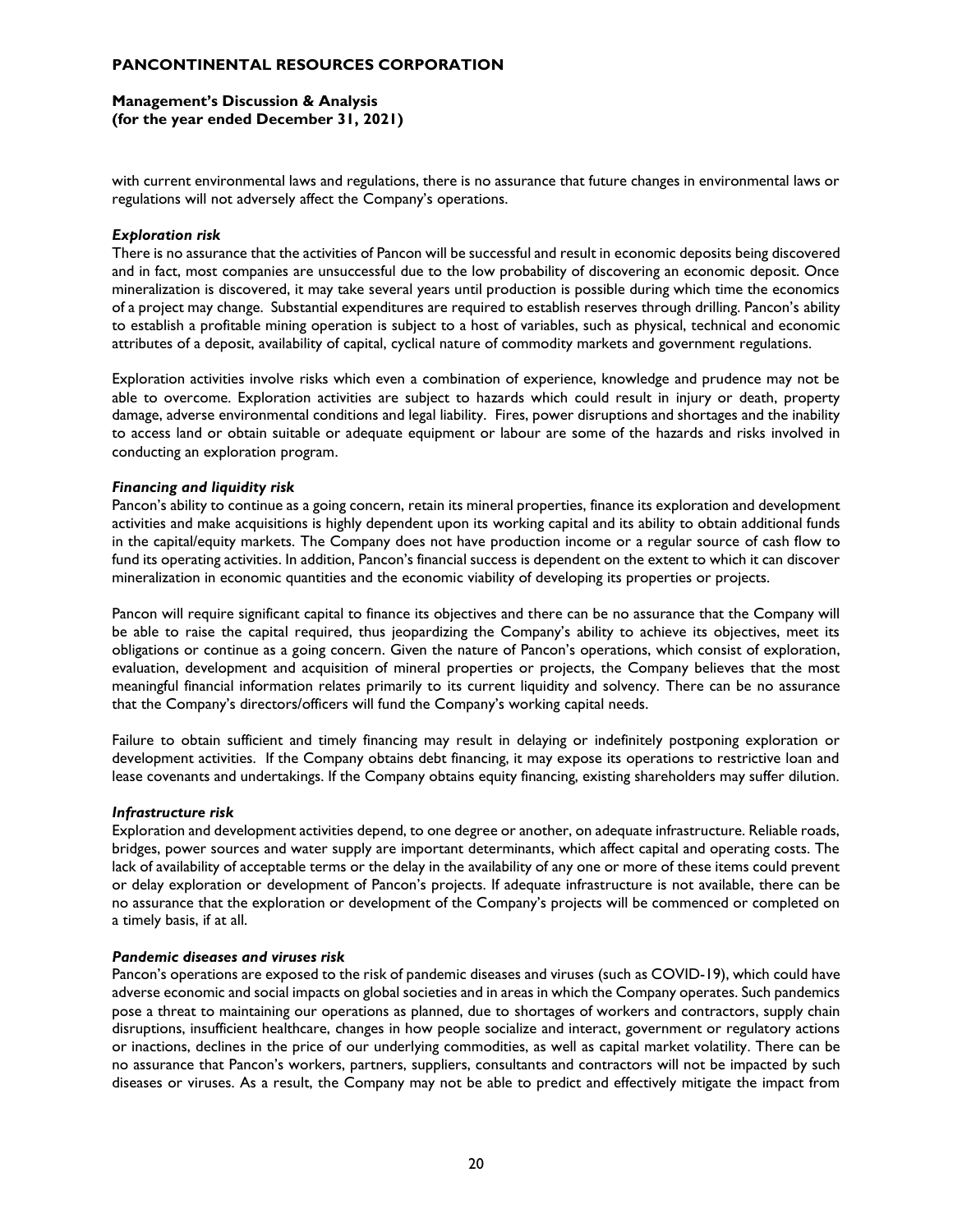# **Management's Discussion & Analysis (for the year ended December 31, 2021)**

such diseases or viruses on its operations and these diseases and viruses could have a material adverse effect on our business, operating results, financial condition and share price.

#### *Permit risk*

Pancon's current and anticipated future exploration and development activities on its properties may require permits from various governmental authorities. The costs and delays associated with obtaining necessary permits and complying with these permits and applicable laws and regulations could prevent, delay or restrict the Company from proceeding with certain exploration or development activities. There can be no guarantee that the Company will be able to obtain or maintain all necessary licenses and permits that may be required to explore and develop its properties,

There can be no assurance that all permits that the Company requires will be obtainable on reasonable terms, or at all. Delays or a failure to obtain such permits, or a failure to comply with the terms of any such permits that the Company has obtained, could have a material adverse impact on the Company.

#### *Price risk*

The ability of Pancon to finance the acquisition, exploration and development of its mineral properties and the future profitability of the Company is strongly related to: the price of its properties underlying minerals; the market price of the Company's equities; and, commodity and investor sentiment. Metal and equity prices fluctuate on a daily basis and are affected by a number of factors beyond the Company's control. A decline in the price of the gold or copper, the Company's issued equities or investor sentiment could have a negative impact on the Company's ability to raise additional capital. Management monitors the commodity and stock markets to determine the applicable financing strategy to be taken when needed.

#### *Property title risk*

Although Pancon takes reasonable measures to ensure proper title in the properties in which it holds or is acquiring an interest, there may still be undetected title defects affecting such properties. Accordingly, the properties in which Pancon holds or is acquiring an interest in, may be subject to prior unregistered liens, agreements, transfers or claims, or unsatisfied work commitments, all of which could have a material adverse impact on the Company's operations. In addition, the Company may be unable to access or operate its properties as permitted or to enforce its rights with respect to its properties. If a title defect exists, it is possible that the Company may lose all or part of its interest in the properties to which such defects relate.

Further, there can be no assurance that the Company will be able to secure the grant or the renewal of exploration permits or other tenures on terms satisfactory to it, or that governments having jurisdiction over the Company's mineral properties will not revoke or significantly alter such permits or other tenures or that such permits and tenures will not be challenged or impugned.

#### *Share volatility and dilution risk*

The securities markets are subject to a high level of price and volume volatility, and the securities of many mineral exploration companies can experience wide fluctuations in price, which have not necessarily been related to the operating performance, underlying asset values or prospects of such companies. The price of Pancon's common shares may also be significantly affected by short term changes in mineral prices or in the Company's financial condition or results of operations as reflected in its financial reporting.

In order to finance future operations and development efforts, the Company may raise funds through the issue of common shares or the issue of securities convertible into common shares. The Company cannot predict the size of future issues of common shares or the issue of securities convertible into common shares or the effect, if any, that future issues and sales of the Company's common shares will have on the market price of its common shares. Any transaction involving the issue of shares, or securities convertible into shares, could result in dilution, possibly substantial, to present and prospective holders of shares.